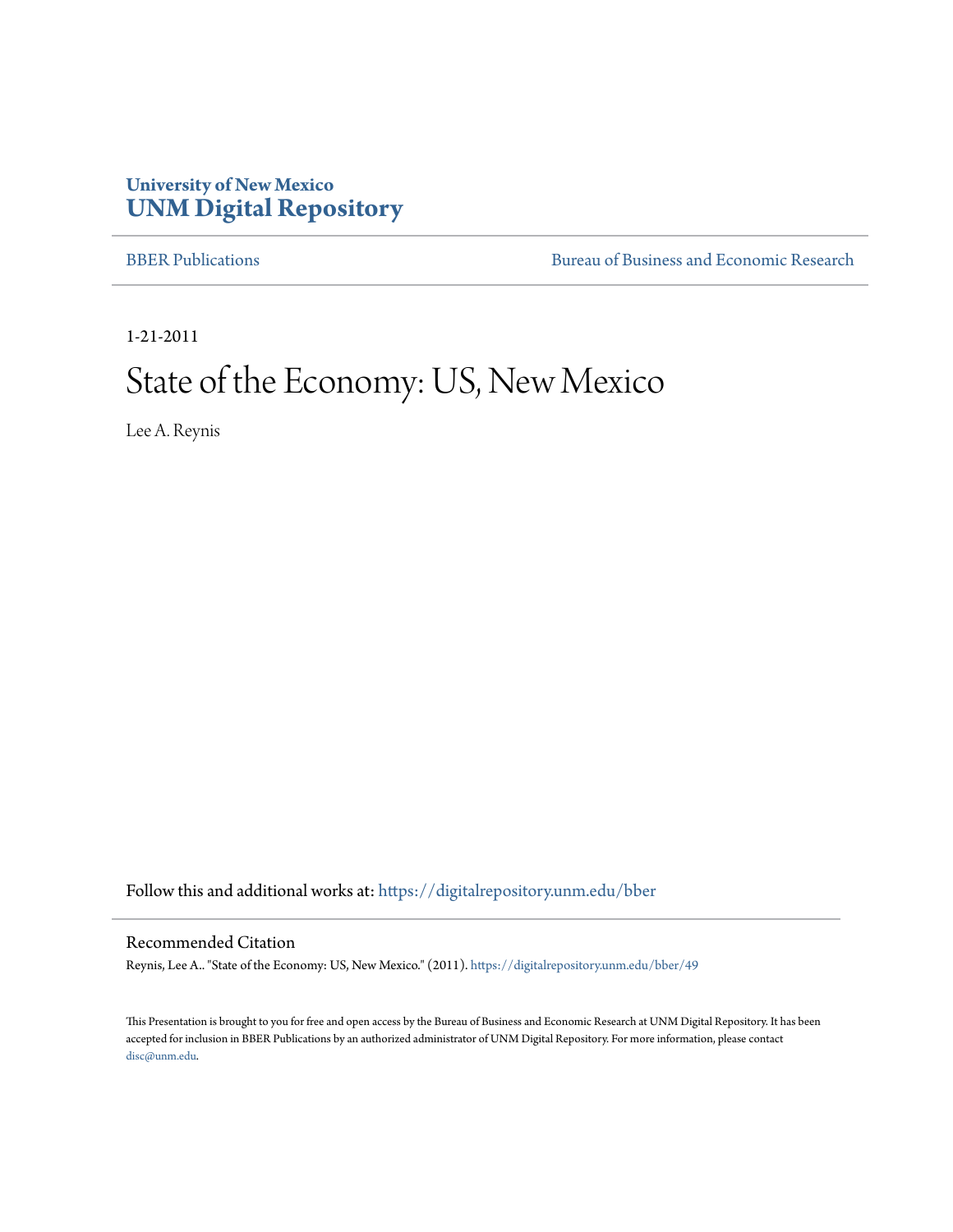University of New Mexico Bureau of Business and Economic Research



### State of the Economy: US, New Mexico

New Mexico Women's Agenda Lobbying Workshop

January 21, 2011

Dr. Lee A. Reynis, Director lreynis@unm.edu

UNIVERSITY OF NEW MEXICOBUREAU OF BUSINESS AND ECONOMIC RESEARCH303 Girard Blvd. NEMSC06 3510 / Onate Hall Albuquerque, New Mexico 87131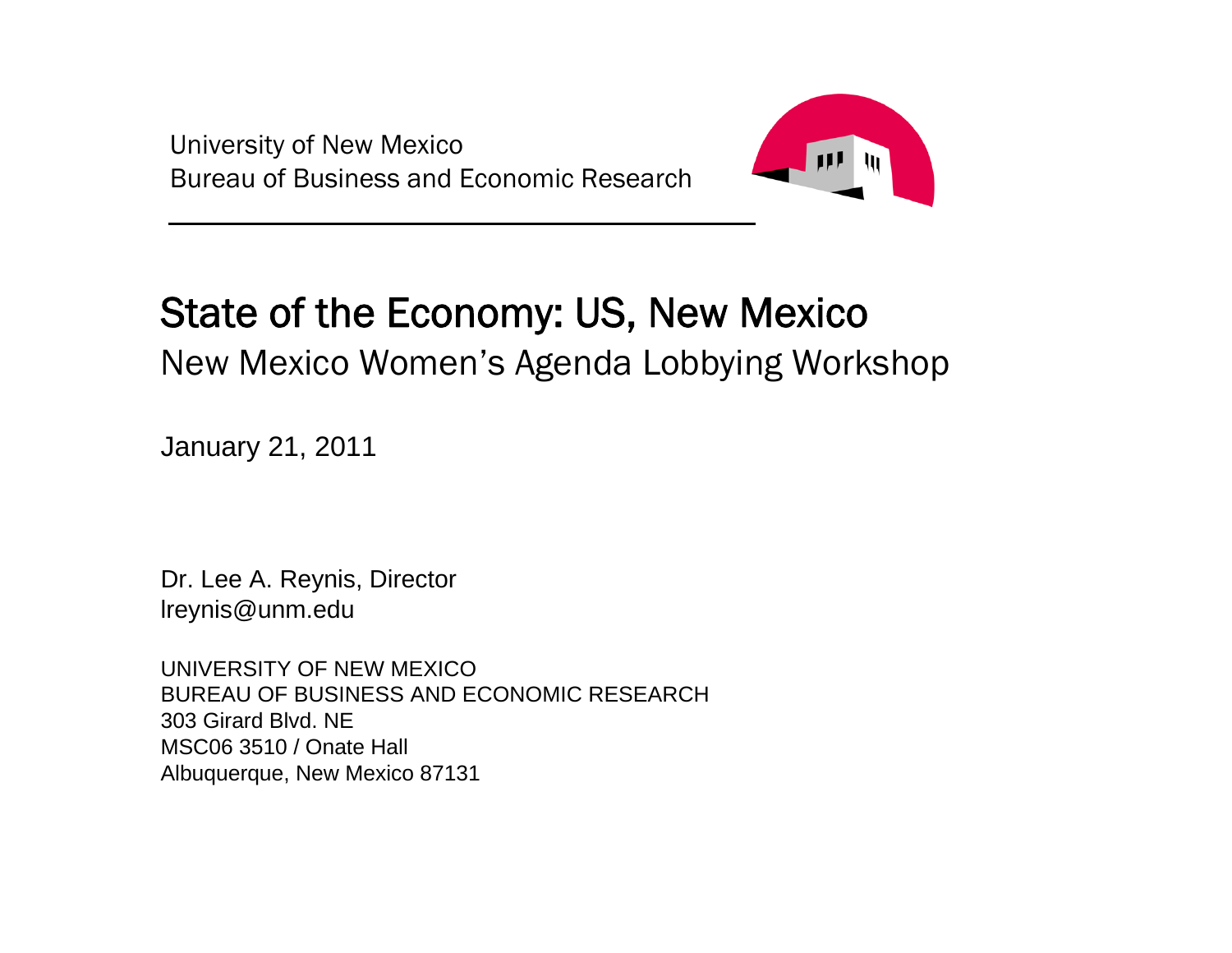# **University of New Mexico Bureau of Business and Economic Research**

**Data Bank**

**FOR- UNM Economic Forecasting Service**

**Census Project**

**Demographic and economic estimates and projections, economic and fiscal impact analyses, government finance, surveys, policy studies, economic research…**



| <b>BBER</b>          | $(505)$ 277-2216 |
|----------------------|------------------|
| Fax                  | 277-7066         |
| Data Bank            | 277-6626         |
| Fax                  | 277-2773         |
| http://bber.unm.edu/ |                  |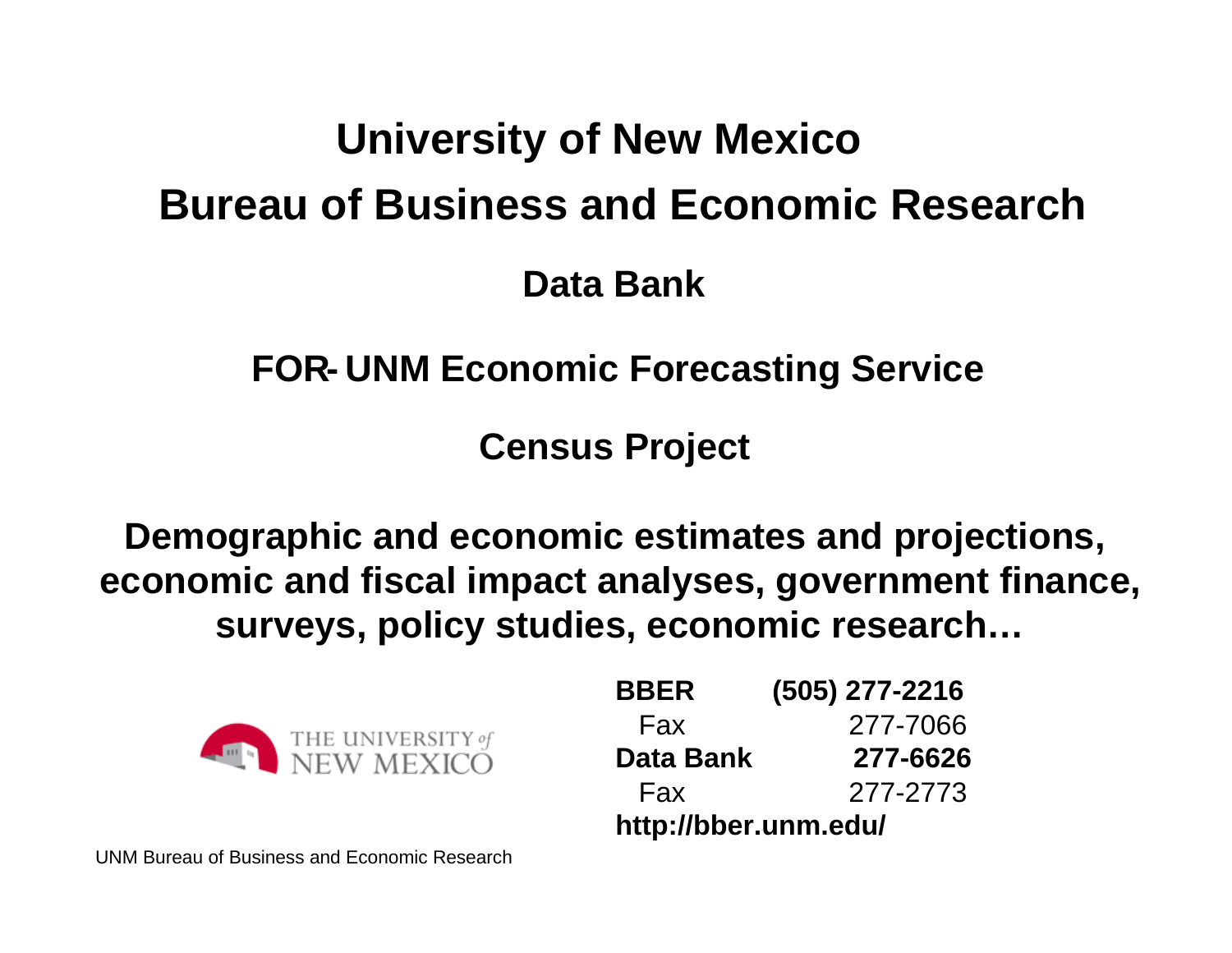## The National Economy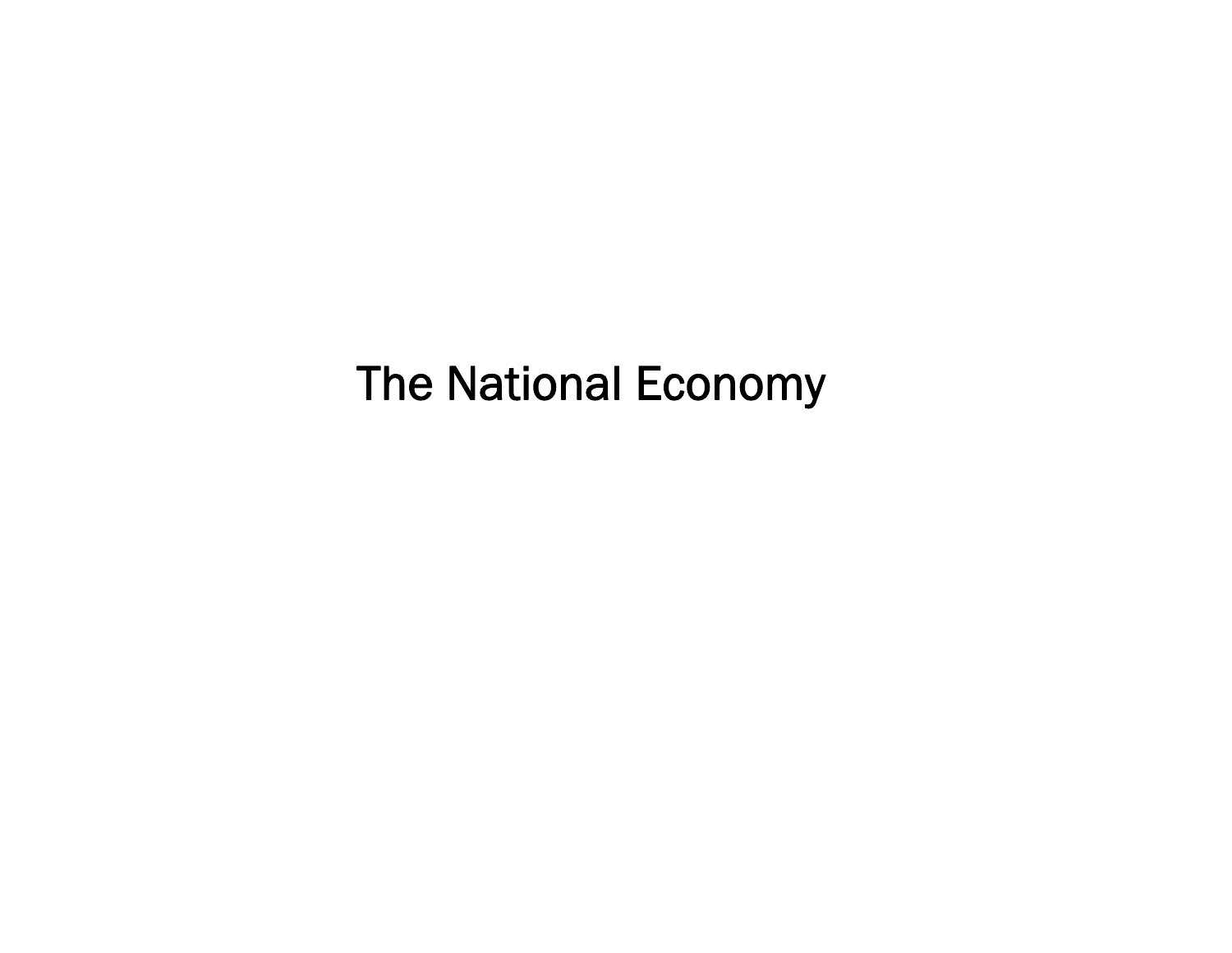The US economy was officially in recession from Dec. 07 until June 09 – the longest and deepest recession in decades.



#### **Annual Growth in US Real Gross Domestic Product Chained 2000 Dollars**

Global Insight, Dec 2010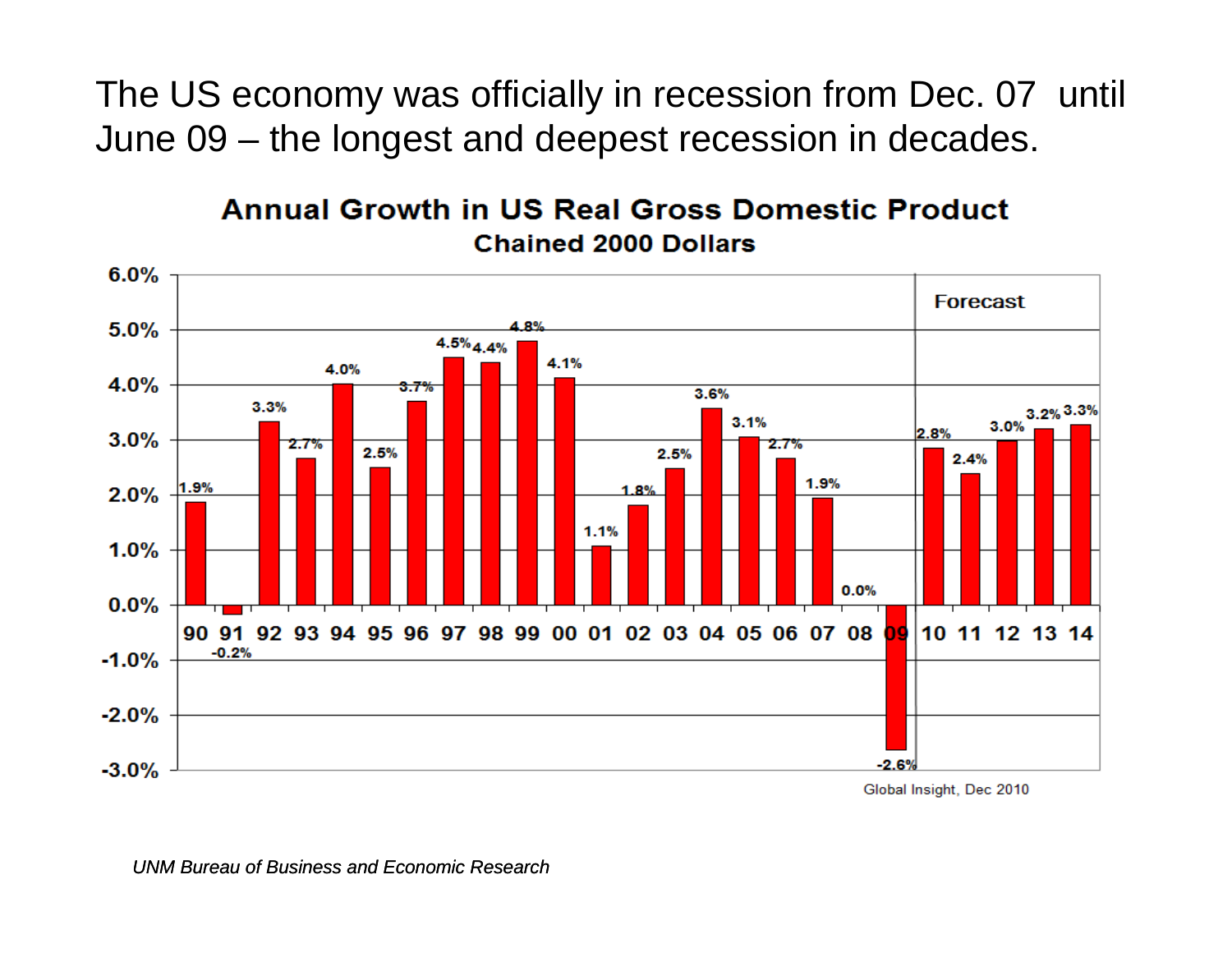The economy lost 8.4 million jobs before things began to turn around. Job growth stalled but has been increasing lately with a 103 thousand gain in Dec. Unemployment rate is now 9.4%.



#### **US Nonfarm Employment and Unemployment Seasonally Adjusted**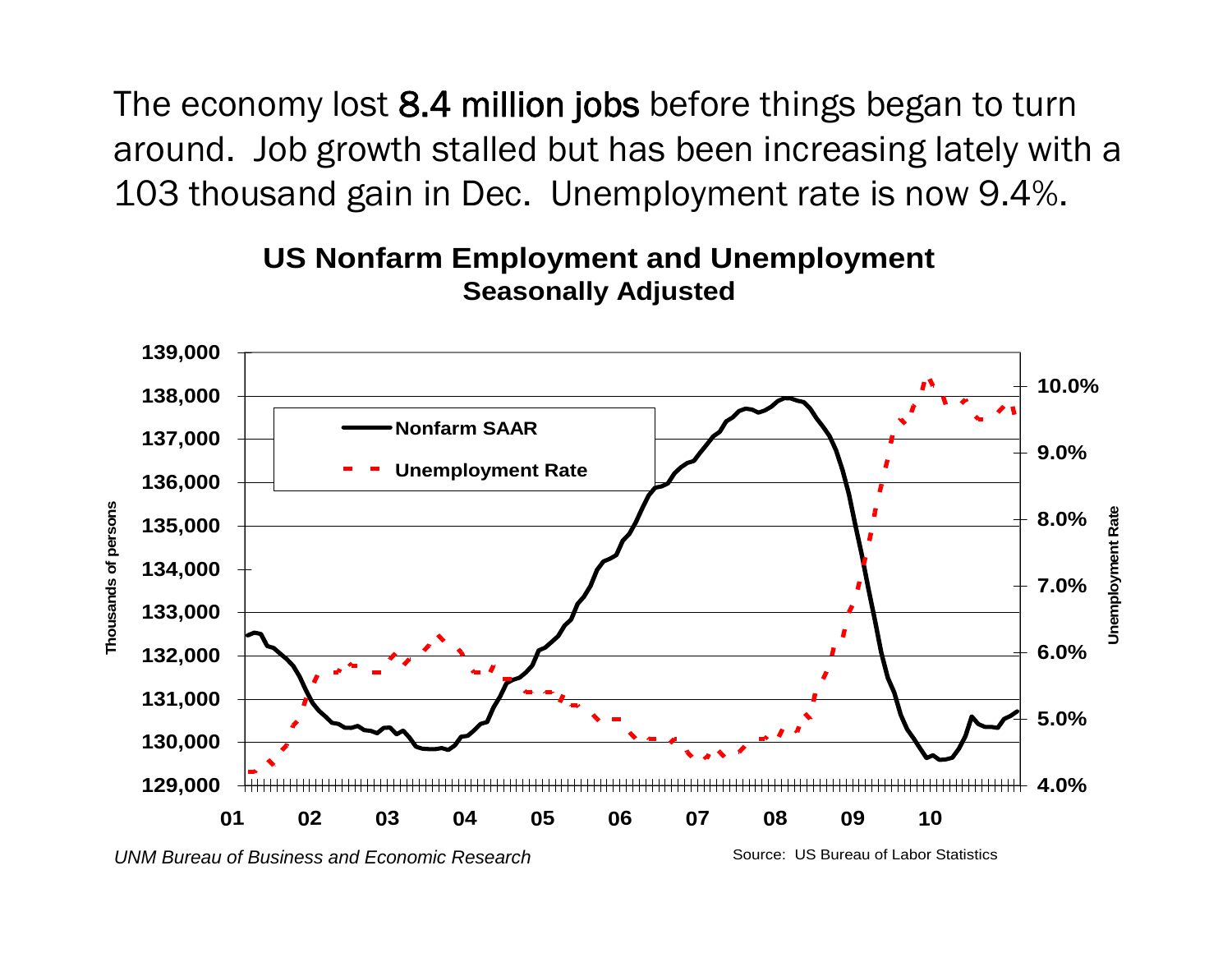The burden of unemployment has fallen disproportionately on men. Q3 2010: Men over 20, 9.8%; Women, 7.9%



UNM Bureau of Business and Economic Research

Source: US Bureau of Labor Statistics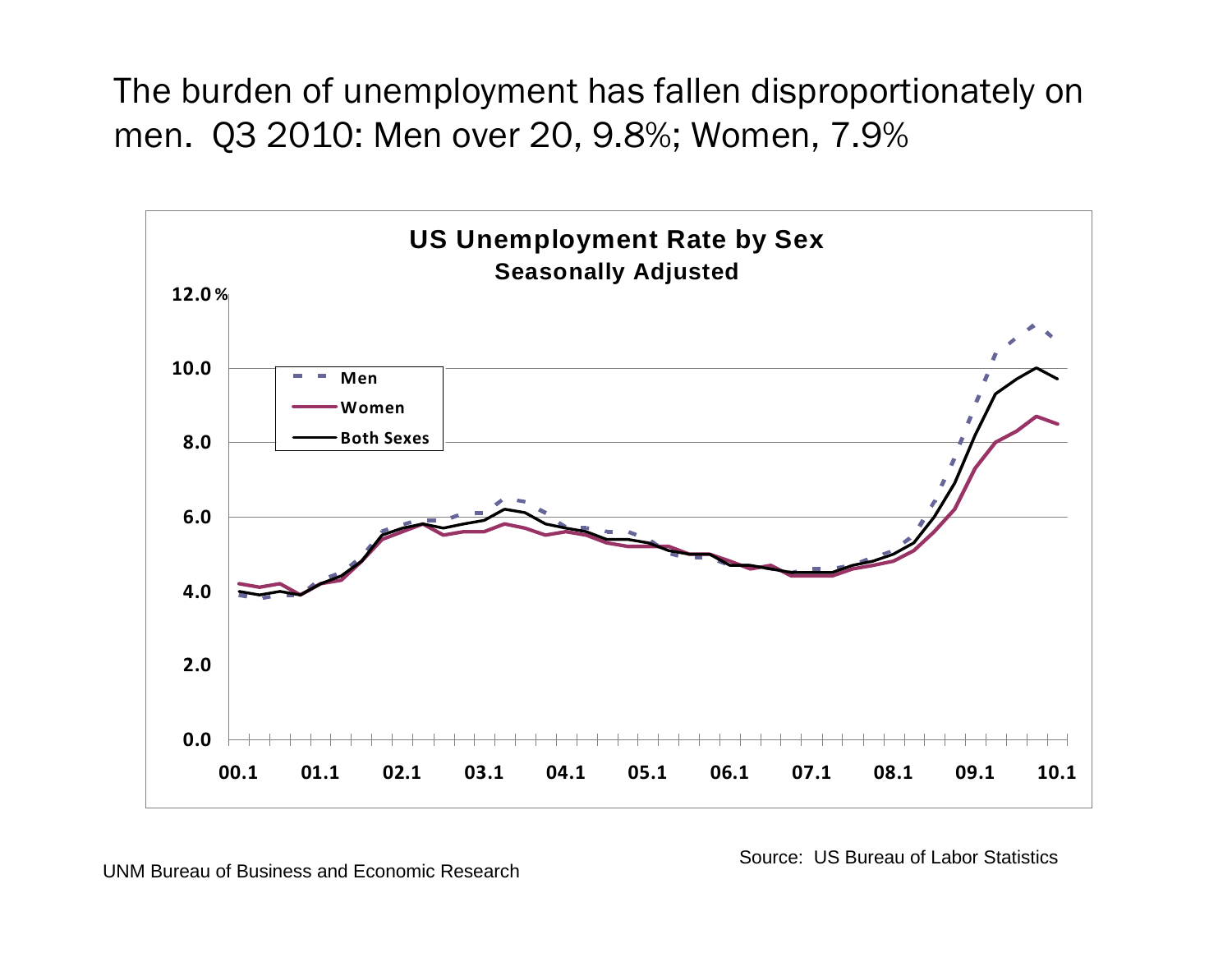Many of the problems began in the housing industry where low mortgage rates and loose lending standards created a housing bubble. Housing remains incredibly weak as does construction generally …



#### **Mortgage Rate and US Housing Starts**

*UNM Bureau of Business and Economic Research*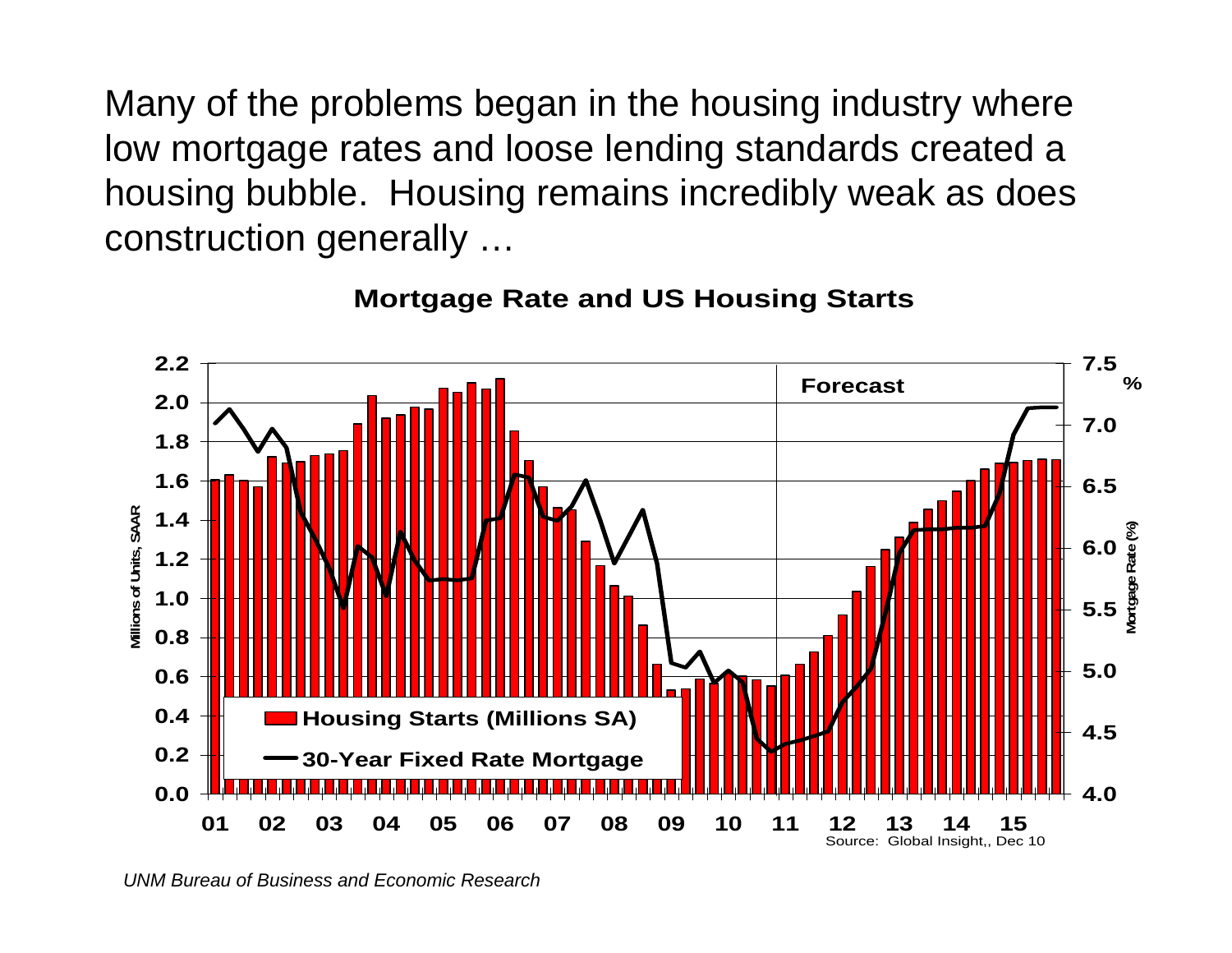Policies have been getting traction. Positive growth in Real GDP, spectacular growth in profits… However, 6 years before employment reaches previous high. Unemployment then 7.9%.



US Total Nonfarm Employment In Millions, Seasonally Adjusted

HIS Global Insight, Dec. 2010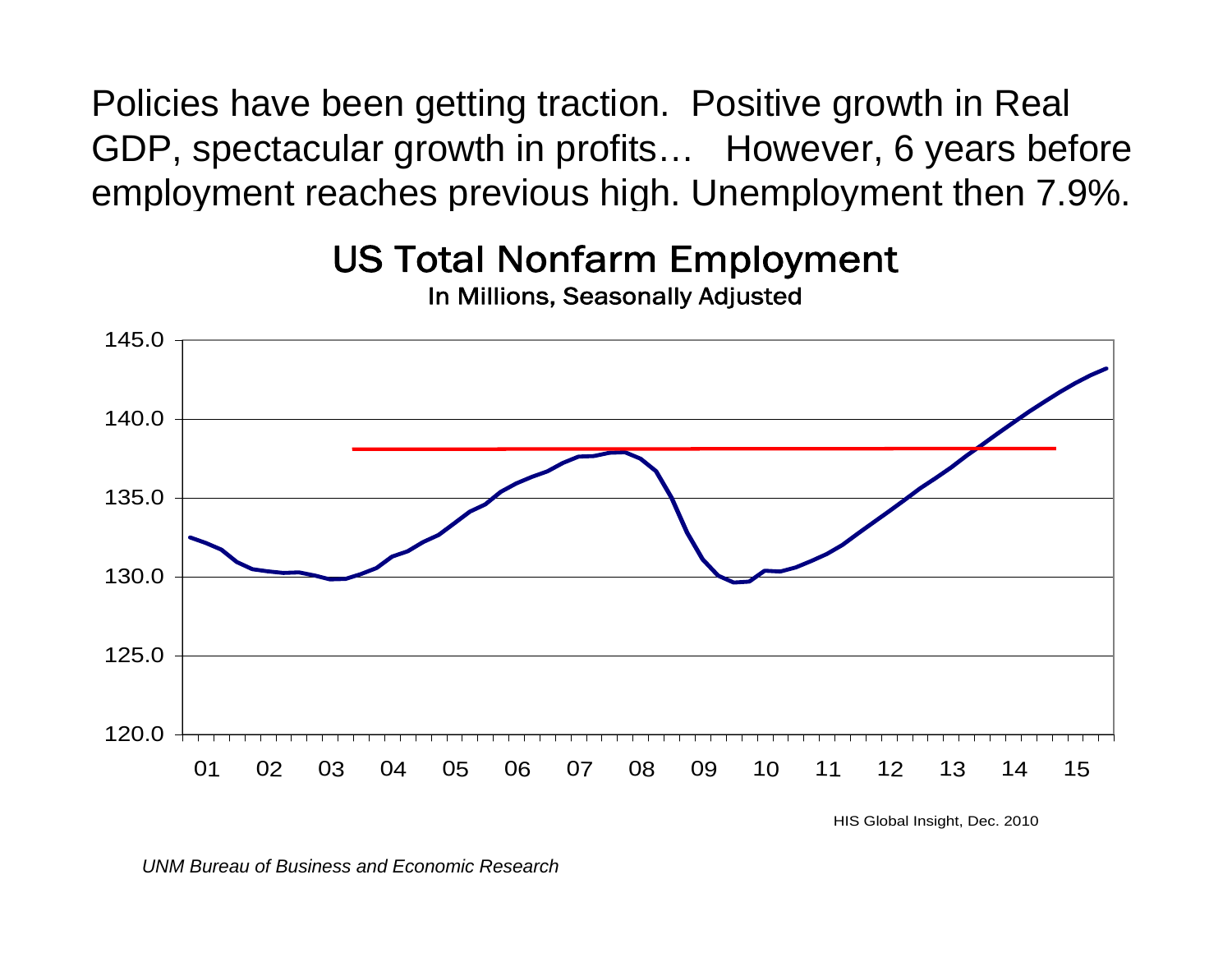### The New Mexico Economy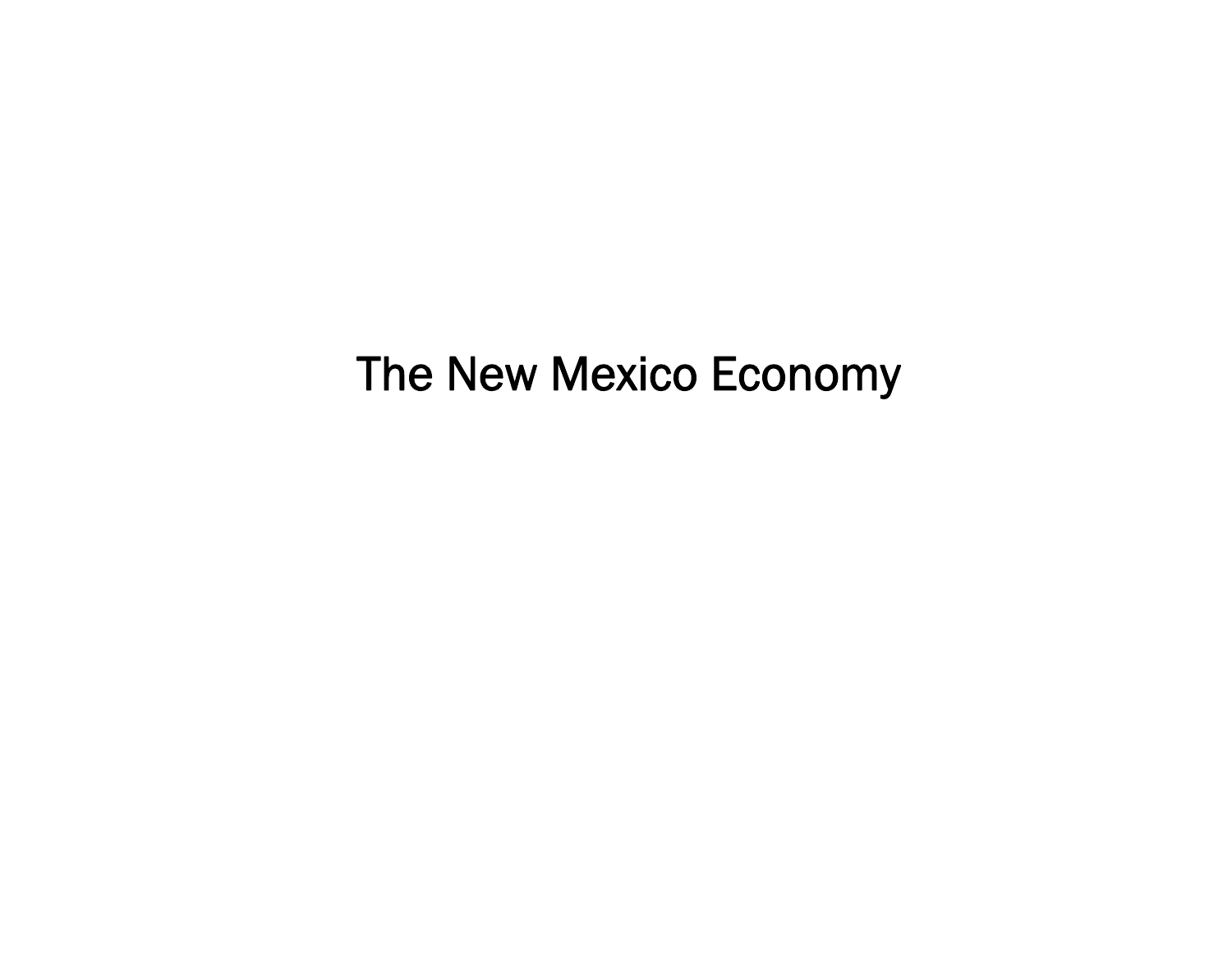New Mexico and the US: Nonfarm Employment Growth Over Previous Business Cycles and National Recessions % chg month over same month year ago, not seasonally adjusted

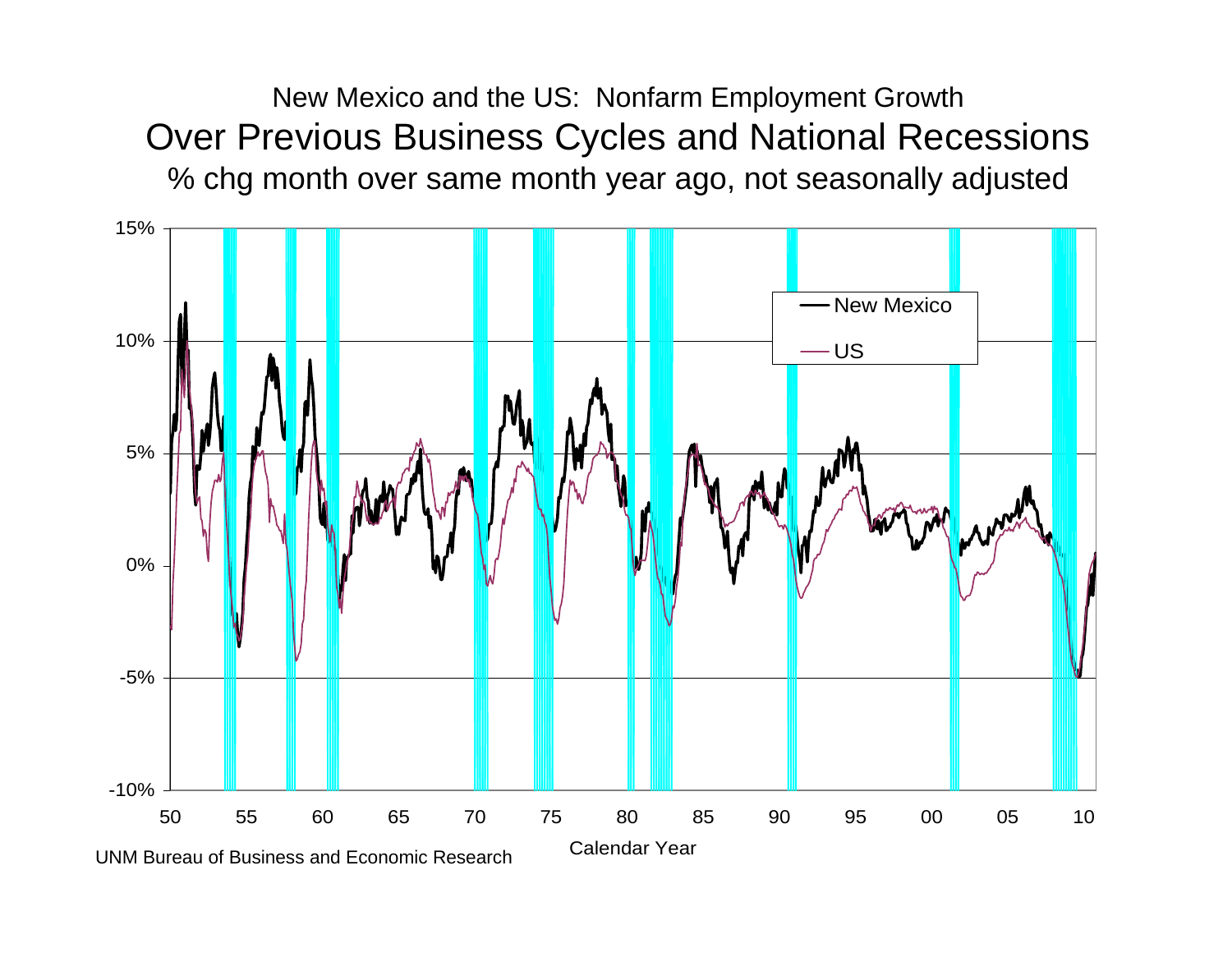# May be insulated from some effects, not others…

#### Composition of NM Payroll Employment, 2009

|                                             | <b>New Mexico</b> | <b>United States</b> |
|---------------------------------------------|-------------------|----------------------|
| <b>Private Nonfarm Establishments</b>       | 75.5%             | 82.8%                |
| <b>Natural Resources &amp; Mining</b>       | 2.2%              | 0.5%                 |
| <b>Construction</b>                         | 5.9%              | 4.6%                 |
| <b>Manufacturing</b>                        | 3.7%              | 9.1%                 |
| <b>Wholesale Trade</b>                      | 2.7%              | 4.3%                 |
| <b>Retail Trade</b>                         | 11.3%             | 11.1%                |
| <b>Transp, Whsg &amp; Utilities</b>         | 2.8%              | 3.7%                 |
| <b>Information</b>                          | 1.8%              | 2.1%                 |
| <b>Financial Activities</b>                 | 4.1%              | 5.9%                 |
| <b>Professional &amp; Business Services</b> | 12.6%             | 12.7%                |
| <b>Education &amp; Health Services</b>      | 14.6%             | 14.7%                |
| <b>Leisure &amp; Hospitality</b>            | 10.4%             | 10.0%                |
| <b>Other Services</b>                       | 3.5%              | 4.1%                 |
| Government                                  | 24.5%             | 17.2%                |
| <b>Federal</b>                              | 3.9%              | 2.2%                 |
| <b>State</b>                                | 7.3%              | 4.0%                 |
| Local                                       | 13.3%             | 11.1%                |
| <b>Total Nonfarm Payrolls</b>               | 100%              | 100%                 |

Source: NM Dept of Workforce Solutions, US Bureau of Labor Statistics, IH S Global Insight Total Nonfarm Payrolls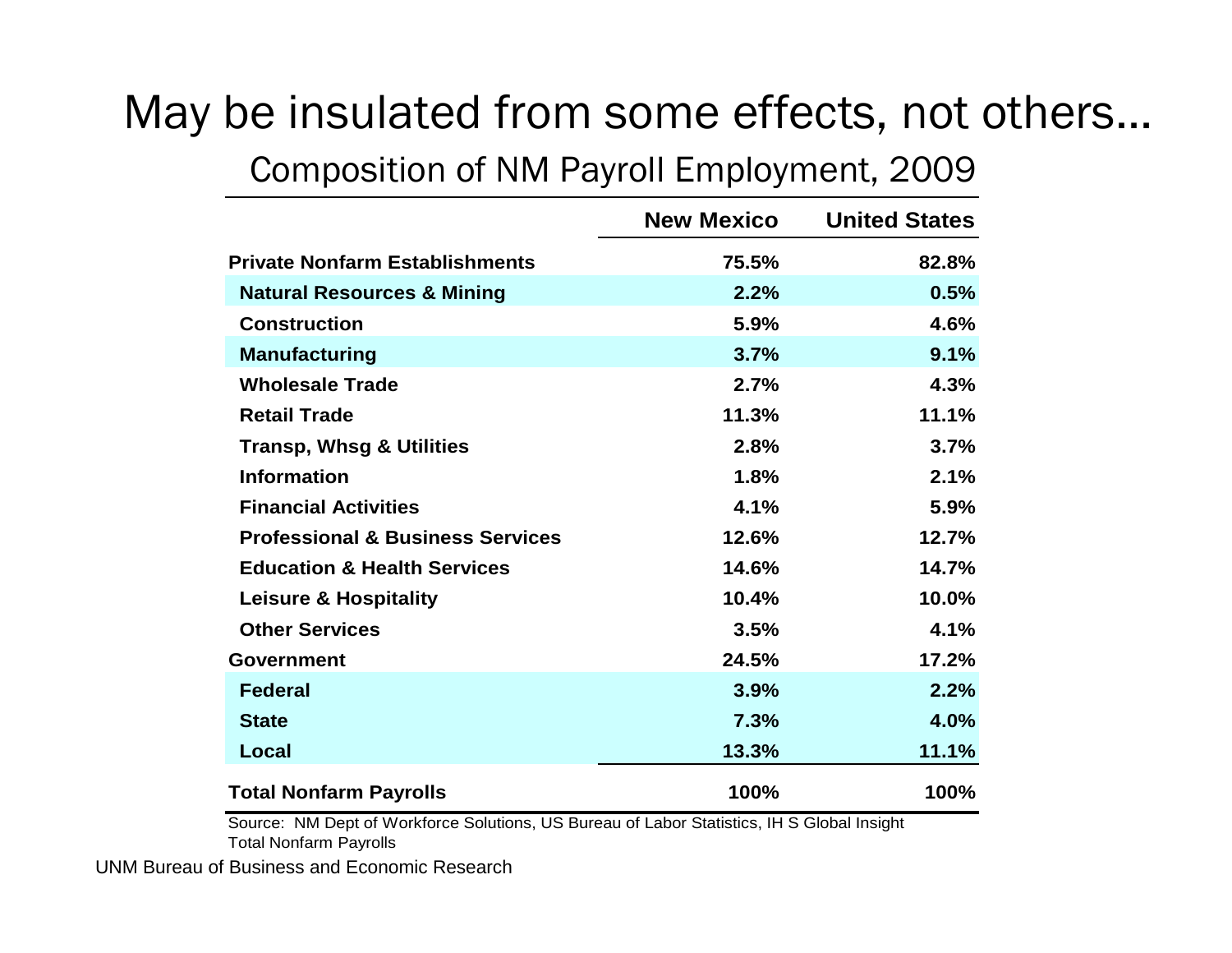### New Mexico and US Nonfarm Employment

Quarterly % Change over Quarter Year Ago



UNM BBER FOR-UNM and HIS Global Insight, Nov. 2010

#### Forecast: As with US, 6 years to achieve previous employment high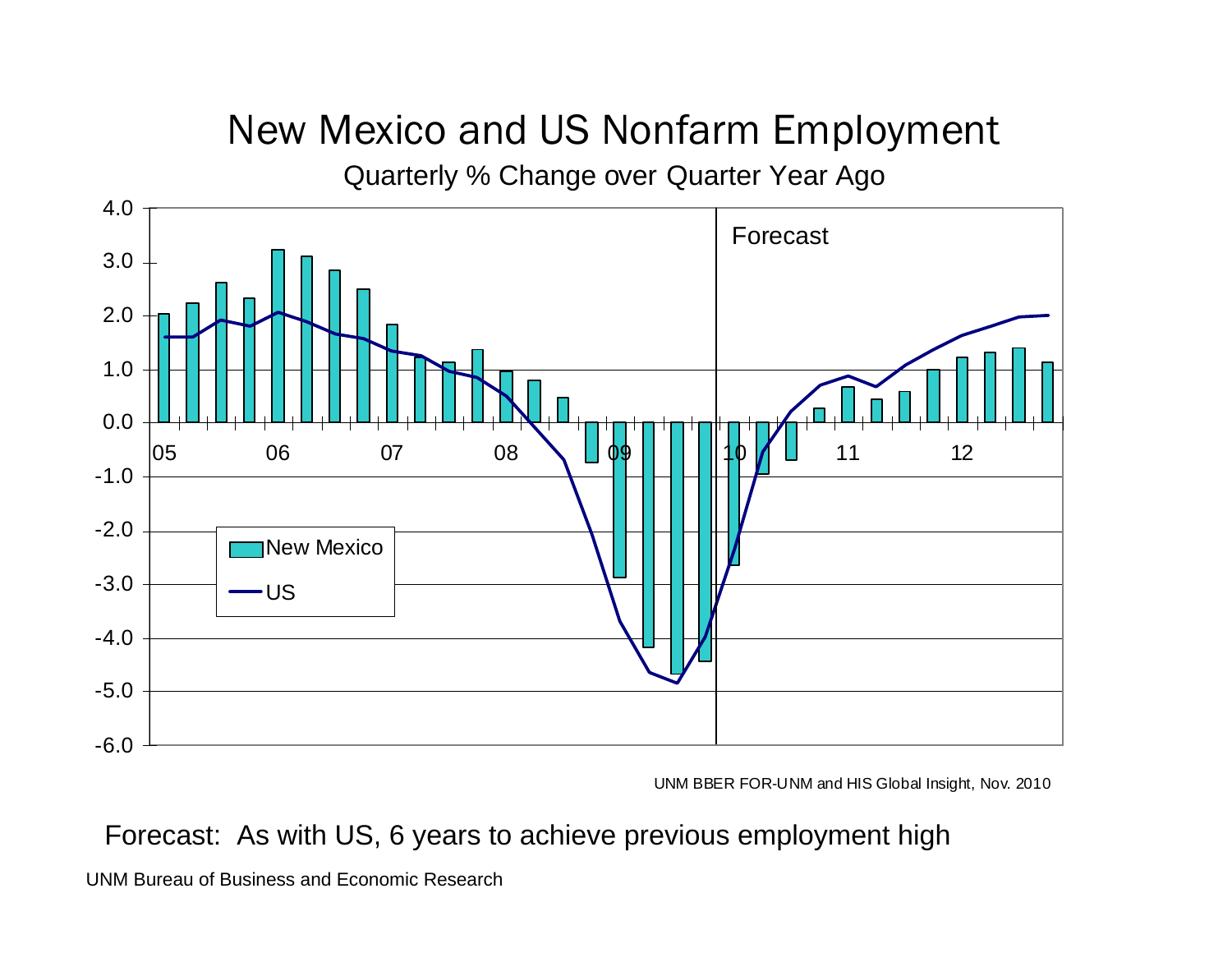Quarterly Unemployment Rate US and New Mexico, SAAR



Source: Global Insight, Aug 10; BBER FOR-UNM, Nov 10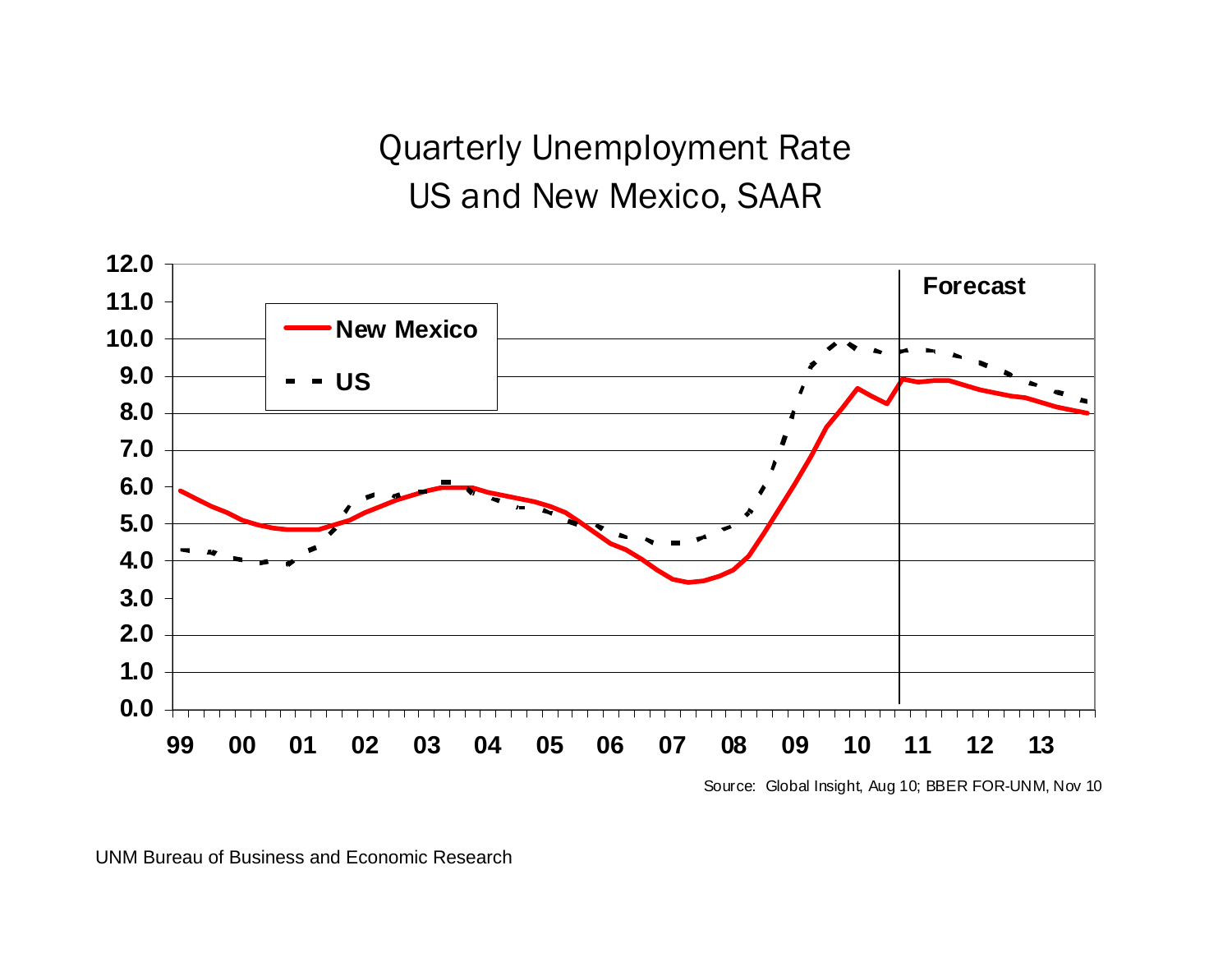The Great Recession in New Mexico has been distinguished by its depth, by its length, by the numbers of people impacted, and by its breadth:

Geographic…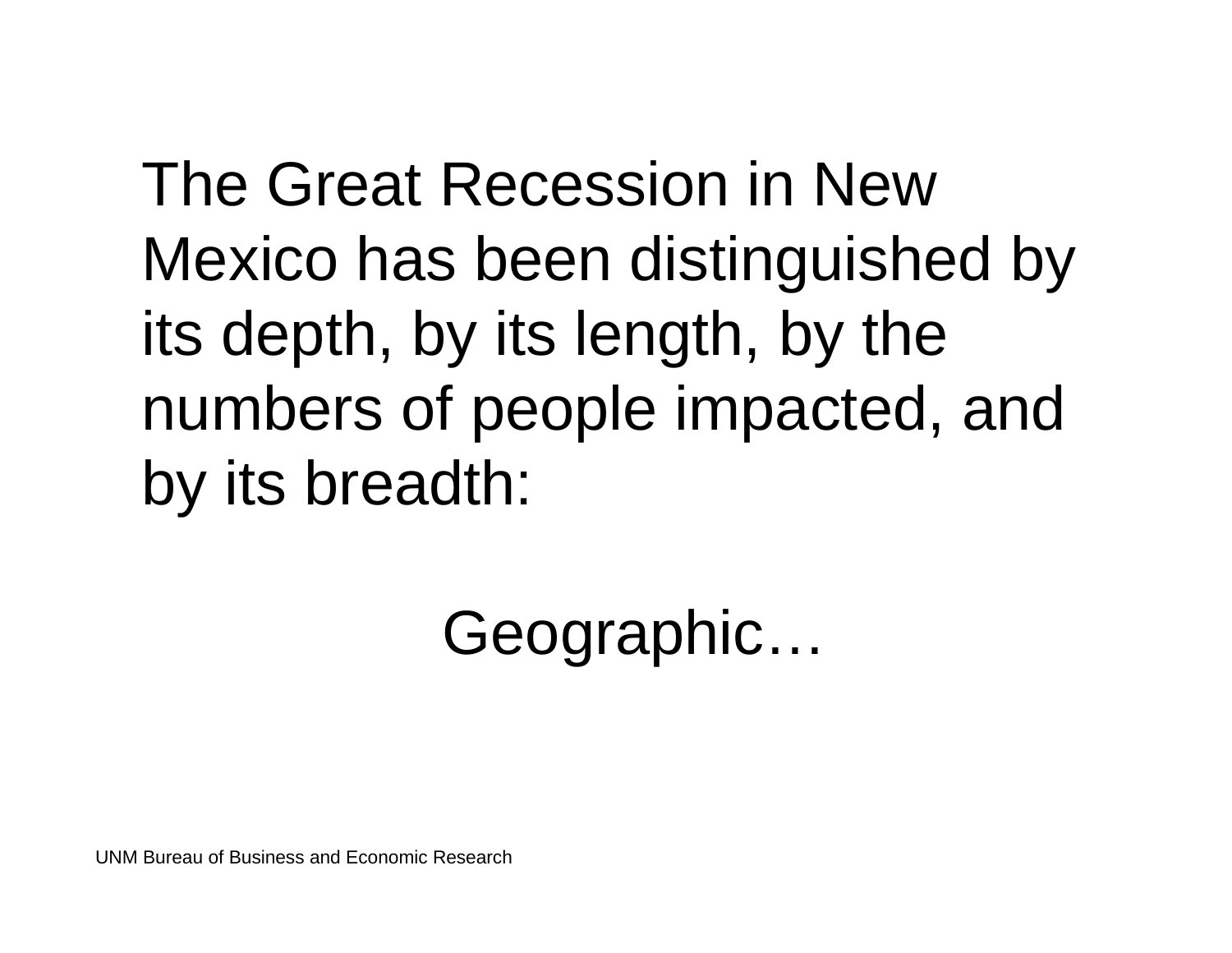#### Geographic spreading of the recession in New Mexico

Year-Over-Year Percent Change 2007:Q2 to 2008:Q2 Colfax San Juan Taos **Union Rio Arriba Los Alamos** Mora Harding McKinley Sandoval Santa Fe San Miguel Quay Bernalillo Guadalupe Cibola Valencia Curry Torrance De Baca Socorro Roosevelt Catron Lincoln Chaves Sierra Grant Lea Otero Dona Ana Eddy Luna Hidalgo **Percent Change** 3.1% or more 2.1% to 3.0% 0.0% to 2.0% 100 Miles  $\Omega$ 25 50 -2.0% to -0.1% -3.0% to -2.1% The New Mexico year-over-year change was 0.9%. less than -3.1%

Note: All 2007 and 2008 quarters are final. The 2009 quarters are subject to further revision. Source: New Mexico Dept. of Workforce Solutions and U.S. Dept. of Labor. Map prepared by: Bureau of Business & Economic Research, University of New Mexico, February 2010.

#### Total Covered Wage and Salary Employment by County Total Covered Wage and Salary Employment by County Year-Over-Year Percent Change 2008:Q2 to 2009:Q2



Note: The 2010 quarters are subject to further revision.

Source: New Mexico Dept. of Workforce Solutions and U.S. Dept. of Labor.

Map prepared by: Bureau of Business & Economic Research, University of New Mexico, December 2010.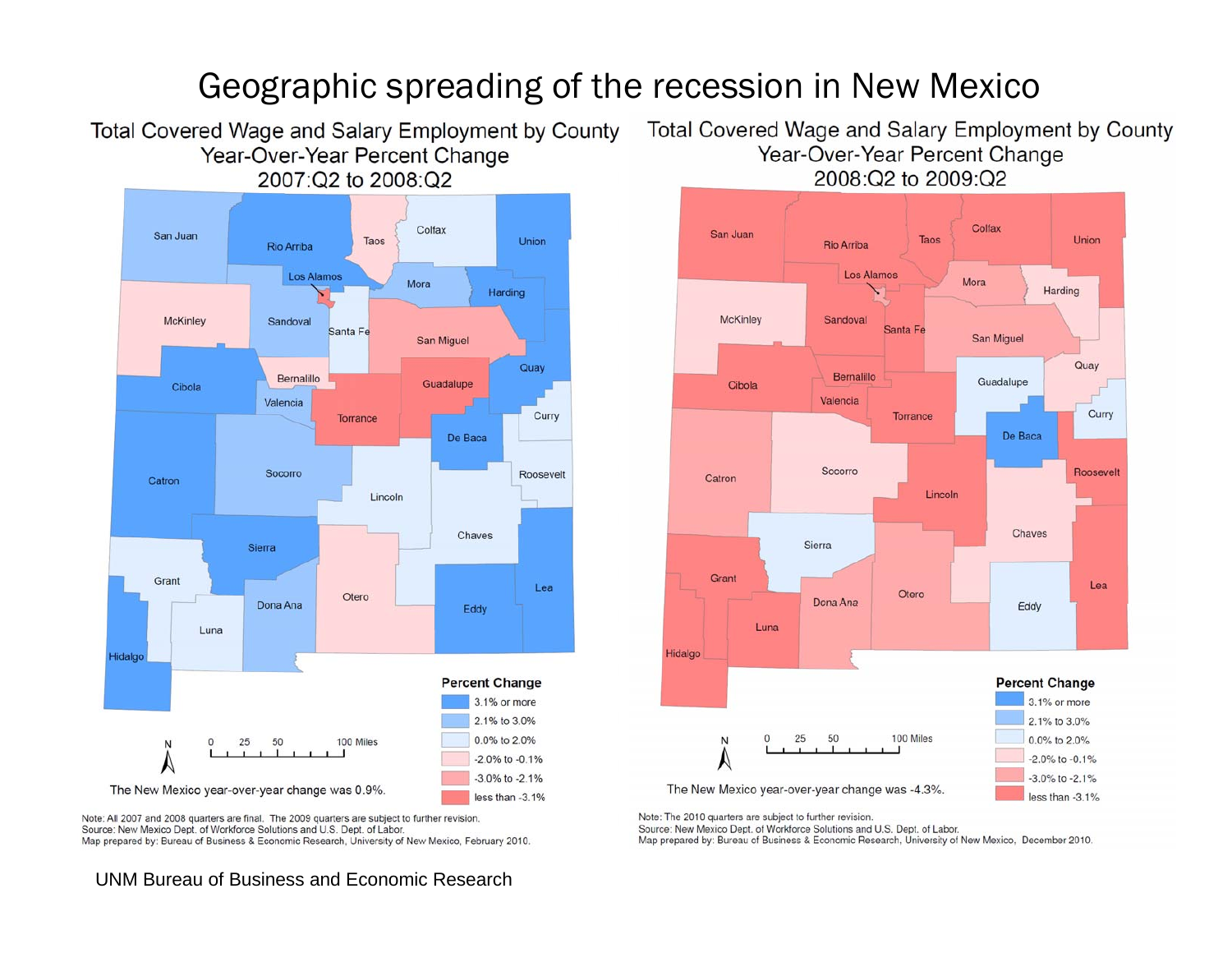#### Total Covered Wage and Salary Employment by County Year-Over-Year Percent Change 2009:Q2 to 2010:Q2

#### And of the recovery.

#### Year-over-year employment growth a year later, 2010 Q2



Note: The 2010 quarters are subject to further revision.

Source: New Mexico Dept. of Workforce Solutions and U.S. Dept. of Labor.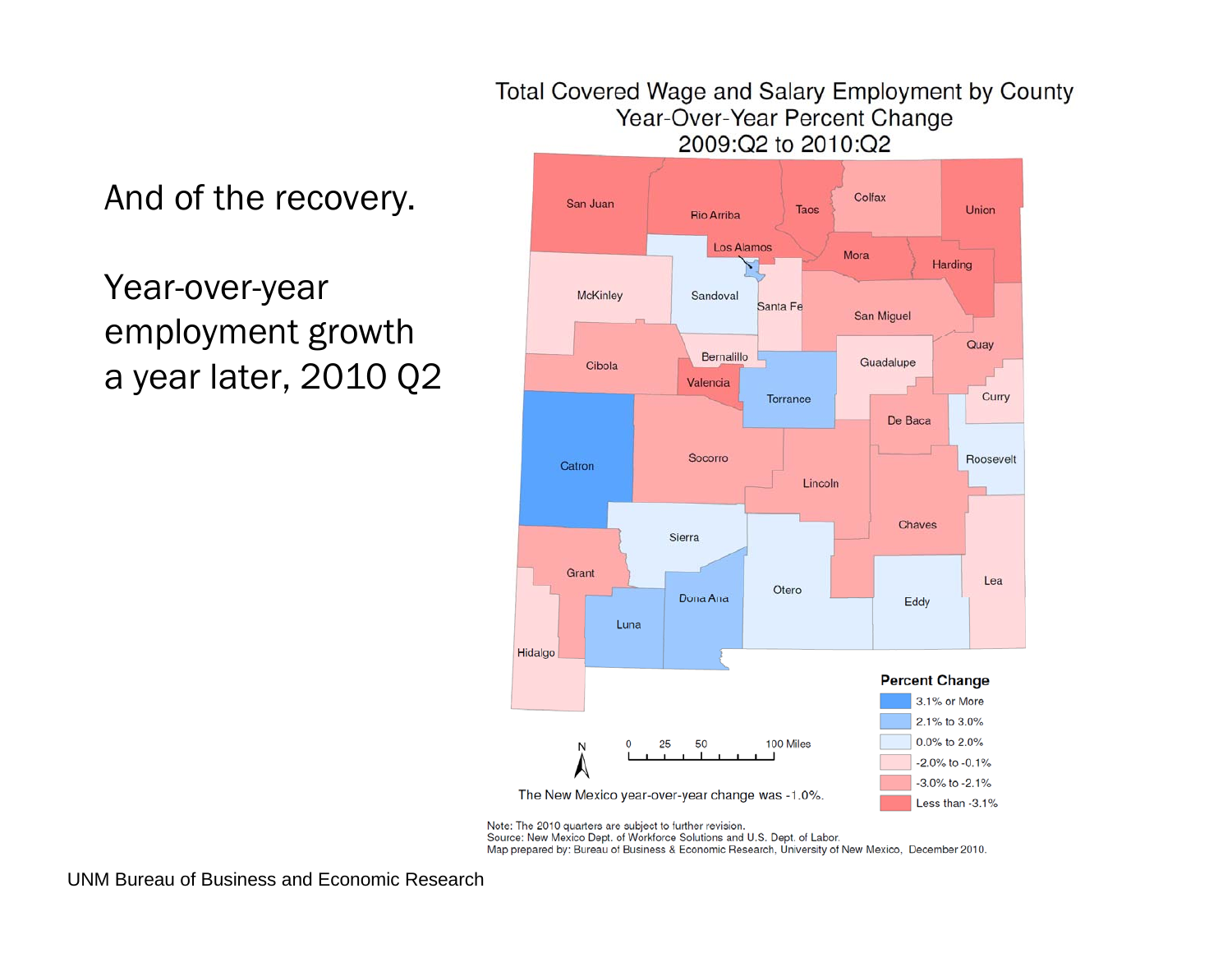And by the severity of the impacts across industrial sectors …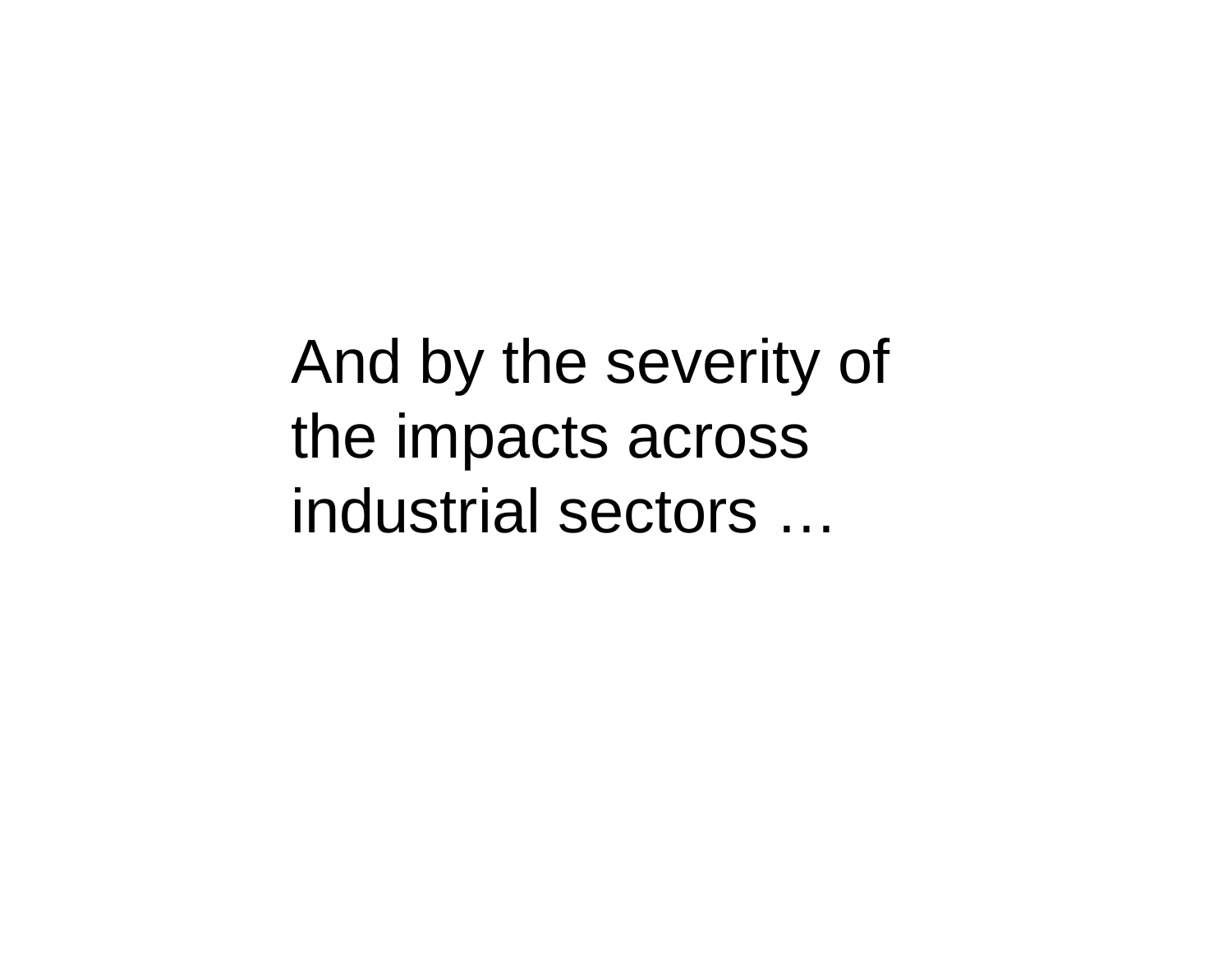# Growth by industrial sector, before…

Growth in NM Wage & Salary Employment, 2000-08



Note: Figures for State & Professional & Business Services adjusted to Note: Figures for State & Professional & Business Services adjusted to Source: NM Dept of Workforce Solutions,<br>Feflect current ownership of Los Alamos National Laboratory. The Bureau of Economic Analysis (military)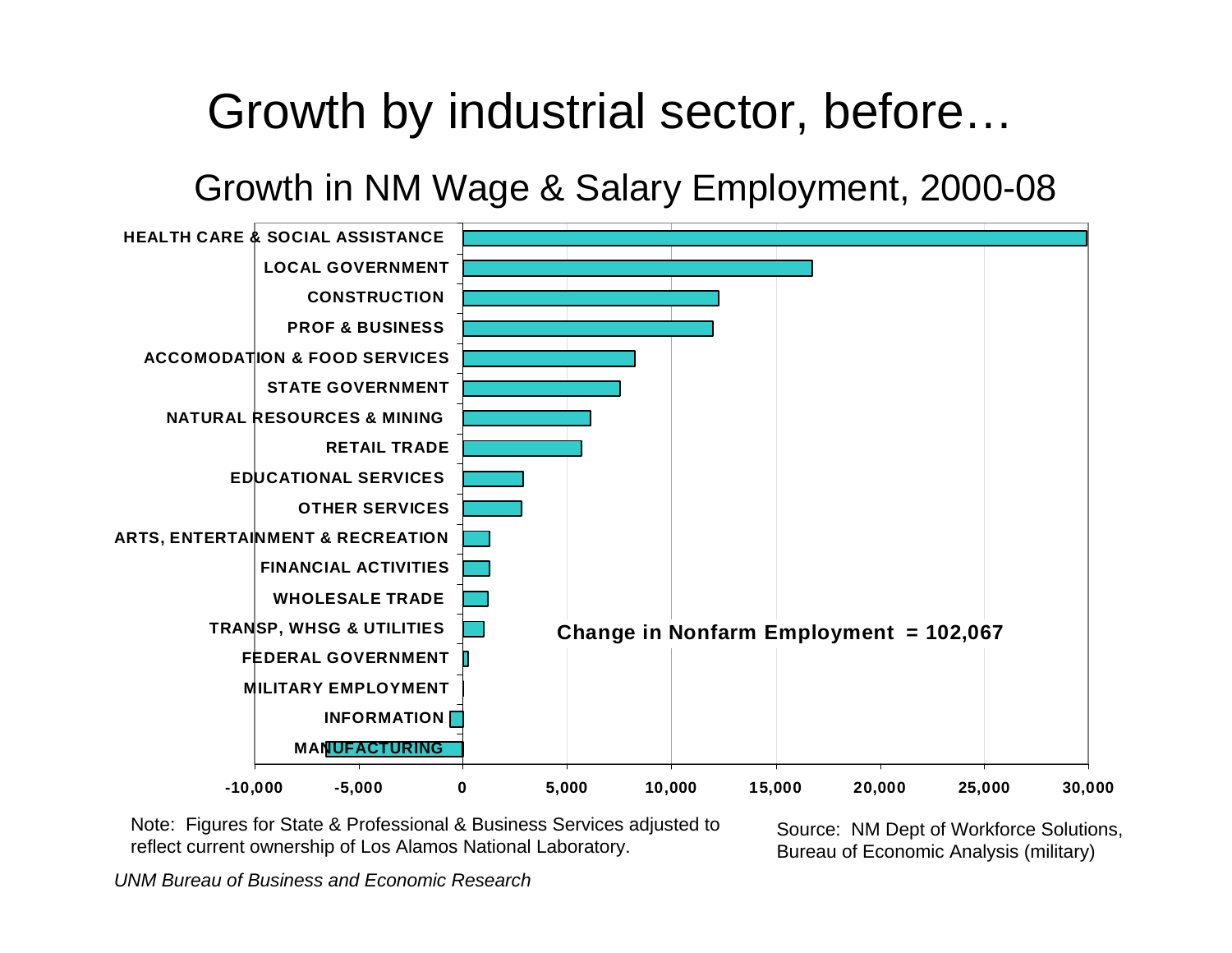# in calendar 2009…

#### **Change in New Mexico Employment 2008 to 2009**

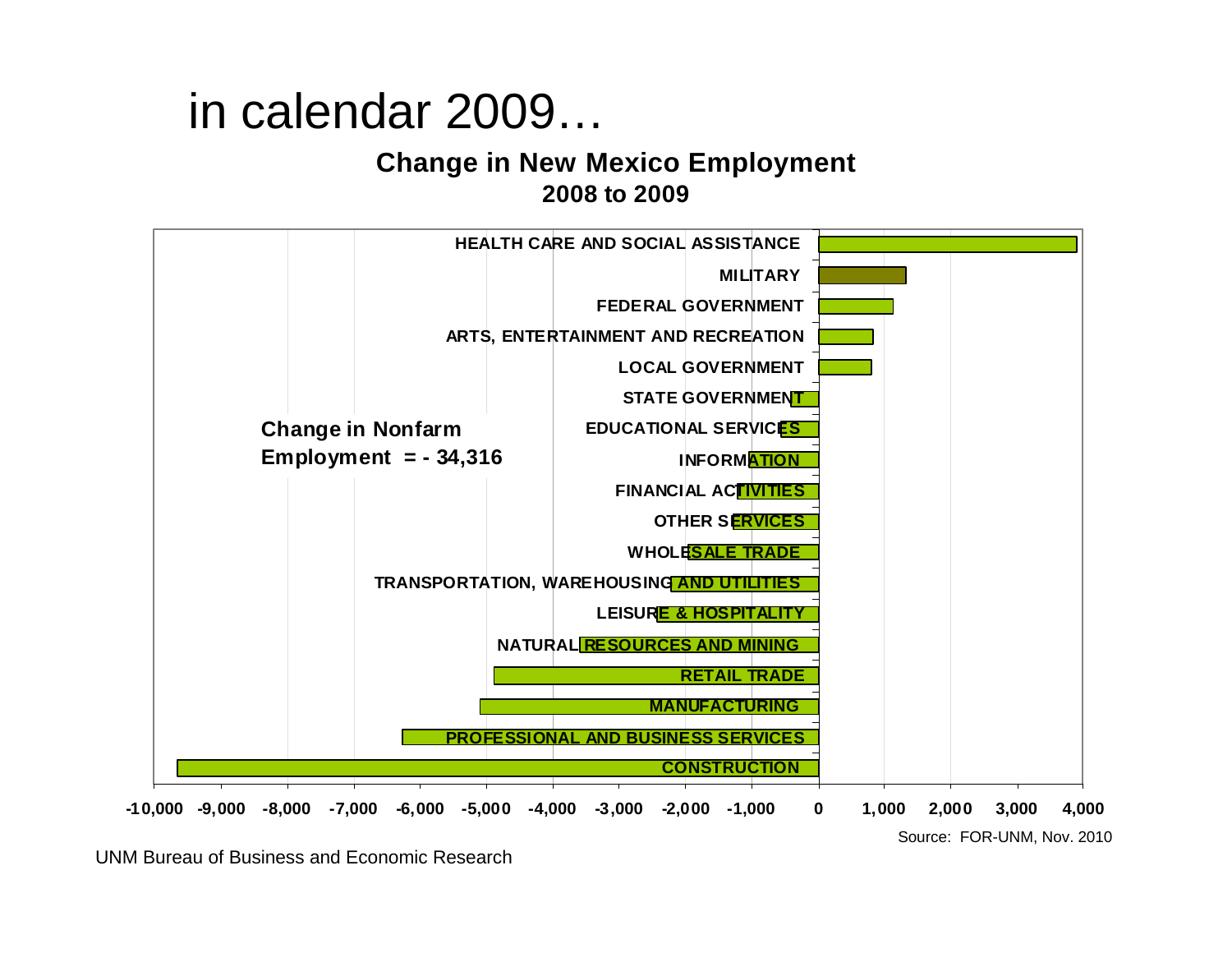Greatest job losses nationally and in NM have been in mining, construction, manufacturing, trade, transportation, professional & business services... In sectors dominated by men.

|                                                         | <b>United States</b> | <b>New Mexico</b> |
|---------------------------------------------------------|----------------------|-------------------|
| Total                                                   | 46.7%                | 47.0%             |
| Agriculture, forestry, fishing and hunting, and mining: | 18.4%                | 15.8%             |
| <b>Construction</b>                                     | 9.3%                 | 9.7%              |
| <b>Manufacturing:</b>                                   | 29.5%                | 27.4%             |
| Wholesale trade:                                        | 29.9%                | 29.0%             |
| <b>Retail trade:</b>                                    | 49.4%                | 51.2%             |
| <b>Transportation and warehousing:</b>                  | 25.0%                | 24.9%             |
| <b>Utilities</b>                                        | 22.0%                | 24.6%             |
| Information:                                            | 43.5%                | 44.3%             |
| <b>Finance and insurance</b>                            | 55.7%                | 66.4%             |
| Real estate and rental and leasing                      | 47.6%                | 48.0%             |
| Professional, scientific, and technical services        | 44.6%                | 43.2%             |
| Management of companies and enterprises                 | 51.8%                | 27.3%             |
| Administrative & support & waste management services    | 39.3%                | 40.1%             |
| <b>Educational services</b>                             | 68.7%                | 68.9%             |
| Health care and social assistance:                      | 78.9%                | 77.6%             |
| Arts, entertainment, and recreation                     | 45.9%                | 47.0%             |
| Accommodation and food services                         | 53.7%                | 55.8%             |
| Other services, except public administration:           | 52.6%                | 52.6%             |
| <b>Public administration</b>                            | 44.8%                | 43.8%             |

#### **Percent of Industry Workers Who Are Female, 2006-08**

US Census Bureau, American Community Survey, 2006-08

Economists think many of those jobs lost will never return.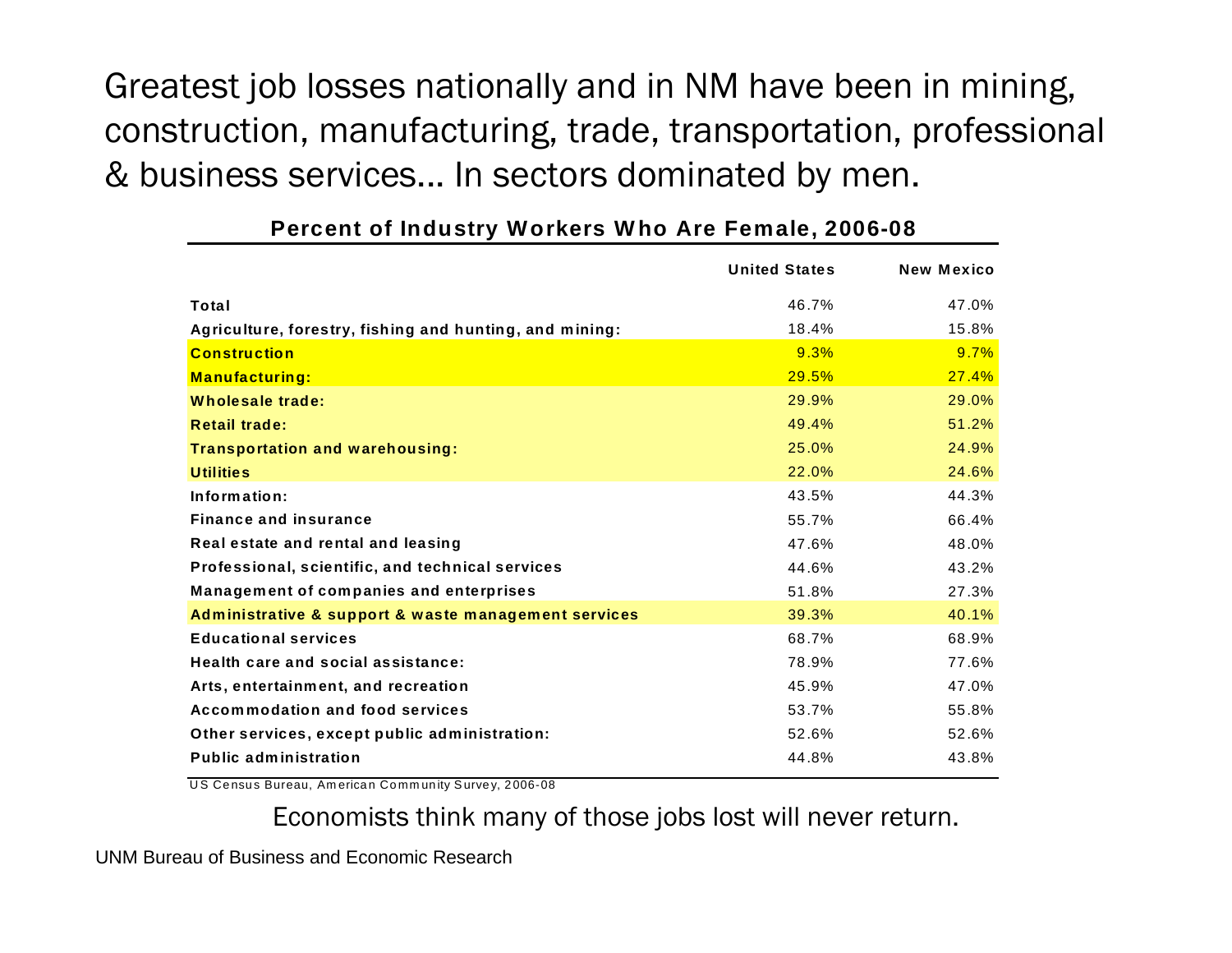### Latest estimates, 2010 Q3… Change in New Mexico Employment 2009 Q2 to 2010 Q2



UNM Bureau of Business and Economic Research Source: NM Dept of Workforce Solutions estimated government employment; BBER estimates of private Q3 activity based on QCEW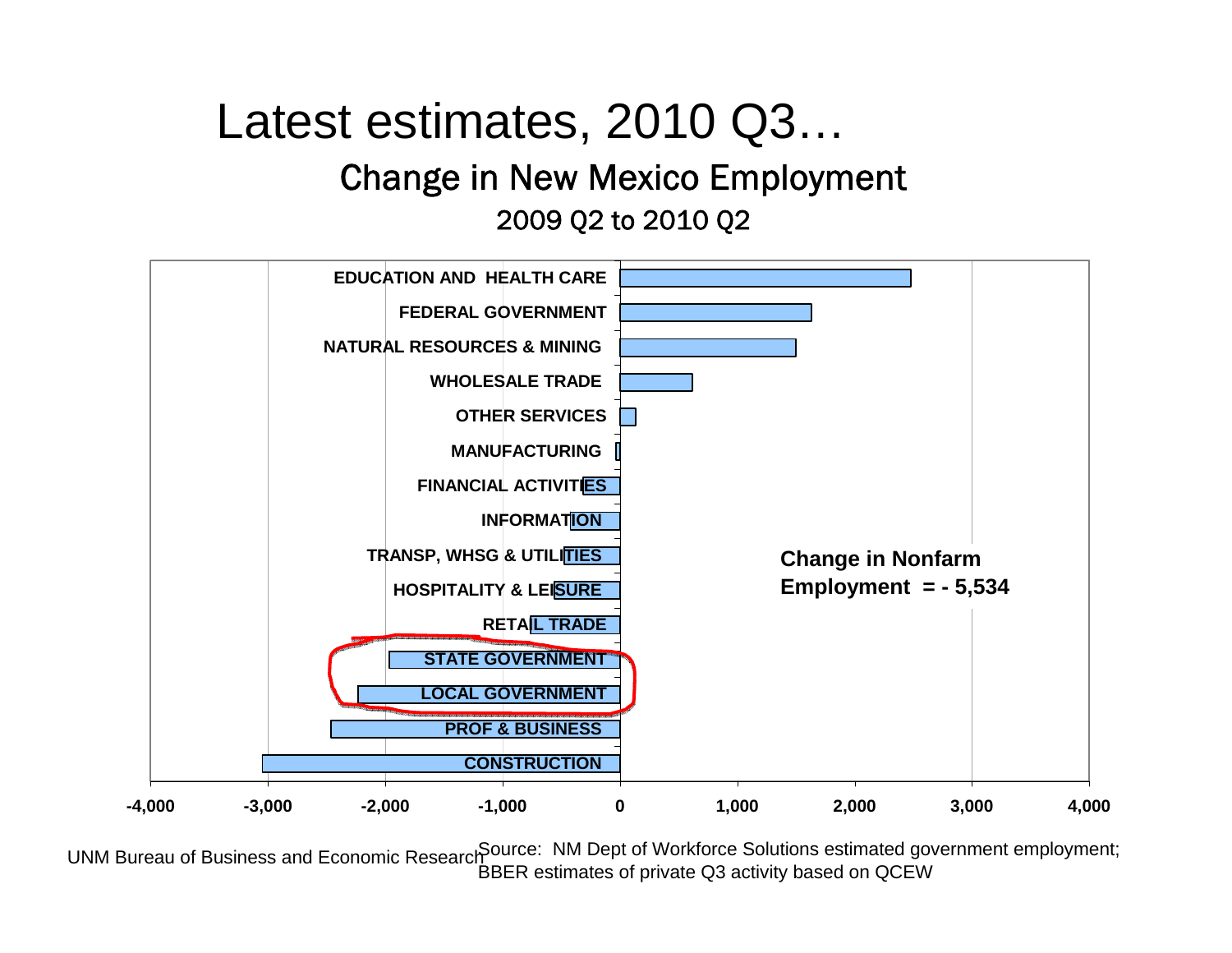### New Mexico, Recurring General Fund Revenues

| <b>Millions of Dollars</b>   | Actual<br><b>FY 08</b> | Actual<br><b>FY09</b> | Forecast<br><b>FY10</b><br>(Dec 09 adj) | Actual<br>FY 10<br>7/23/2010 |
|------------------------------|------------------------|-----------------------|-----------------------------------------|------------------------------|
| Total                        | \$6,015                | \$5,320               | \$4,831                                 | \$4,799                      |
| <b>General Sales</b>         | 1,923                  | 1,902                 | 1,760                                   | 1,687                        |
| Income Taxes                 | 1,568                  | 1,121                 | 1,158                                   | 1,065                        |
| <b>Mineral Taxes</b>         | 626                    | 440                   | 357                                     | 394                          |
| <b>Rents &amp; Royalties</b> | 610                    | 544                   | 335                                     | 422                          |

NM Legislative Finance Committee, Dec 2009 and Dec 2010

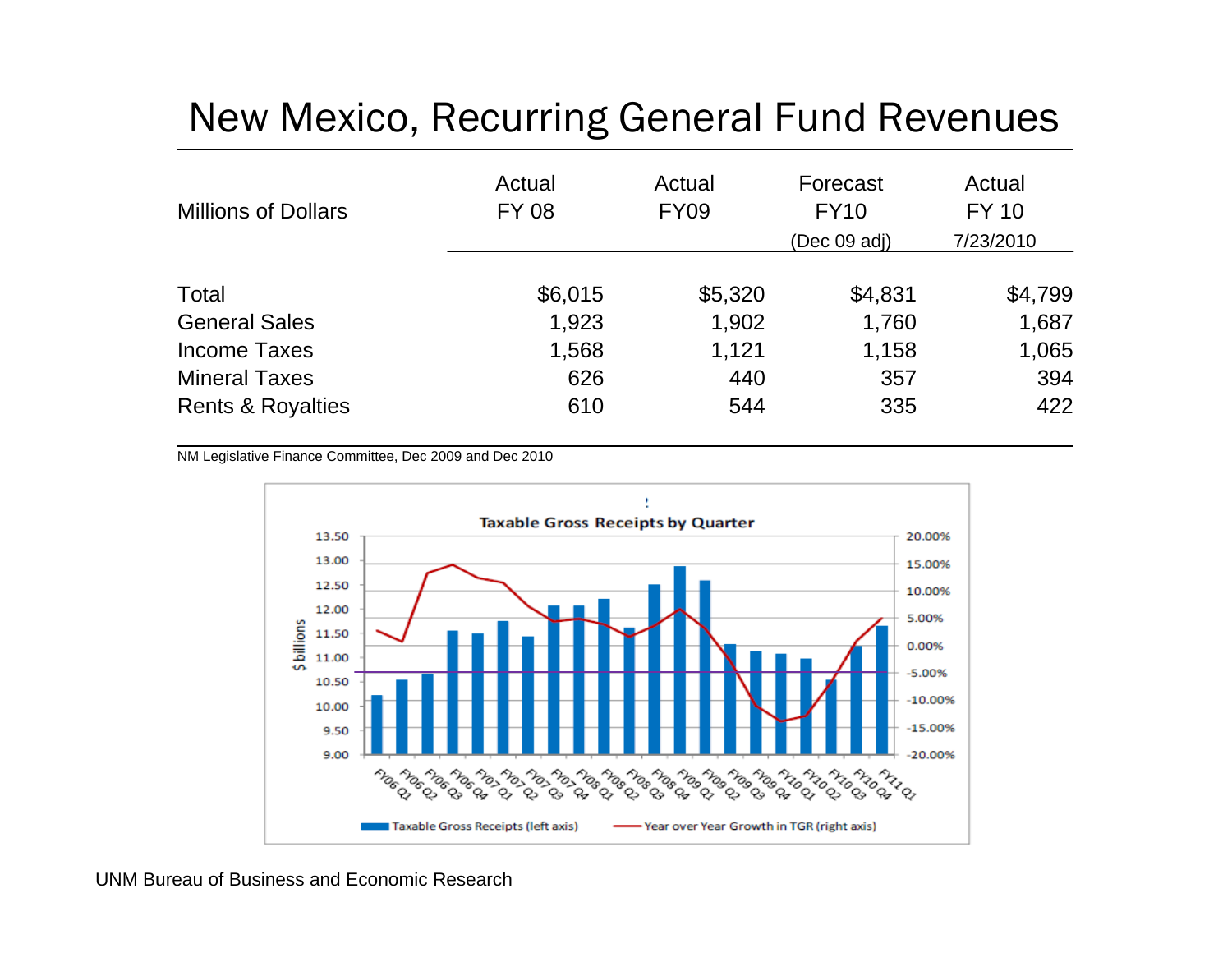# The Economic Forecast for New Mexico

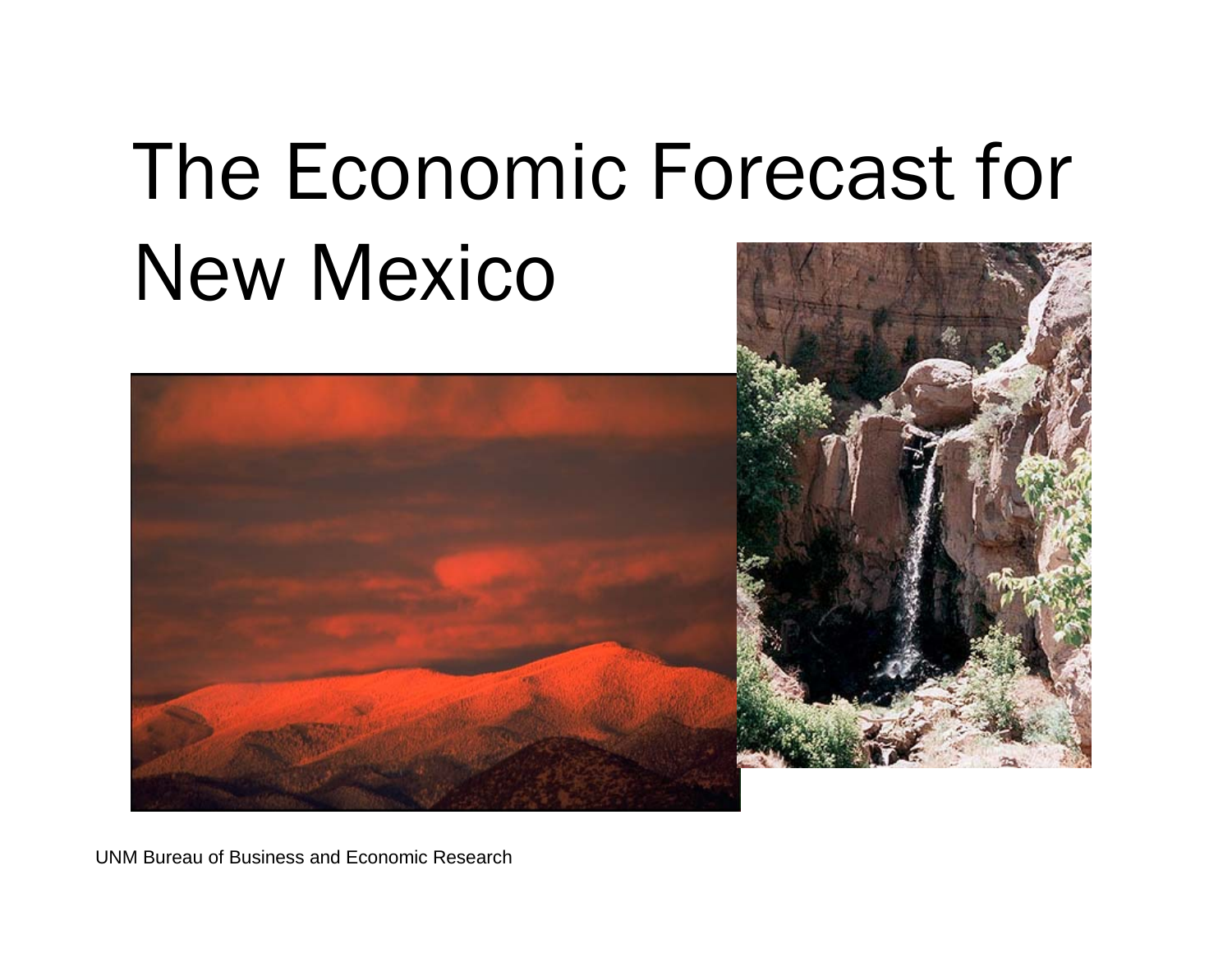# Positive but subdued employment growth: 0.7% in 2011; 1.5% or less thereafter…

Annual Growth in Nonfam Employment New Mexico and US



UNM Bureau of Business and Economic Research

**Source: FOR-UNM, Nov 2010 Global Insight, Dec 2011**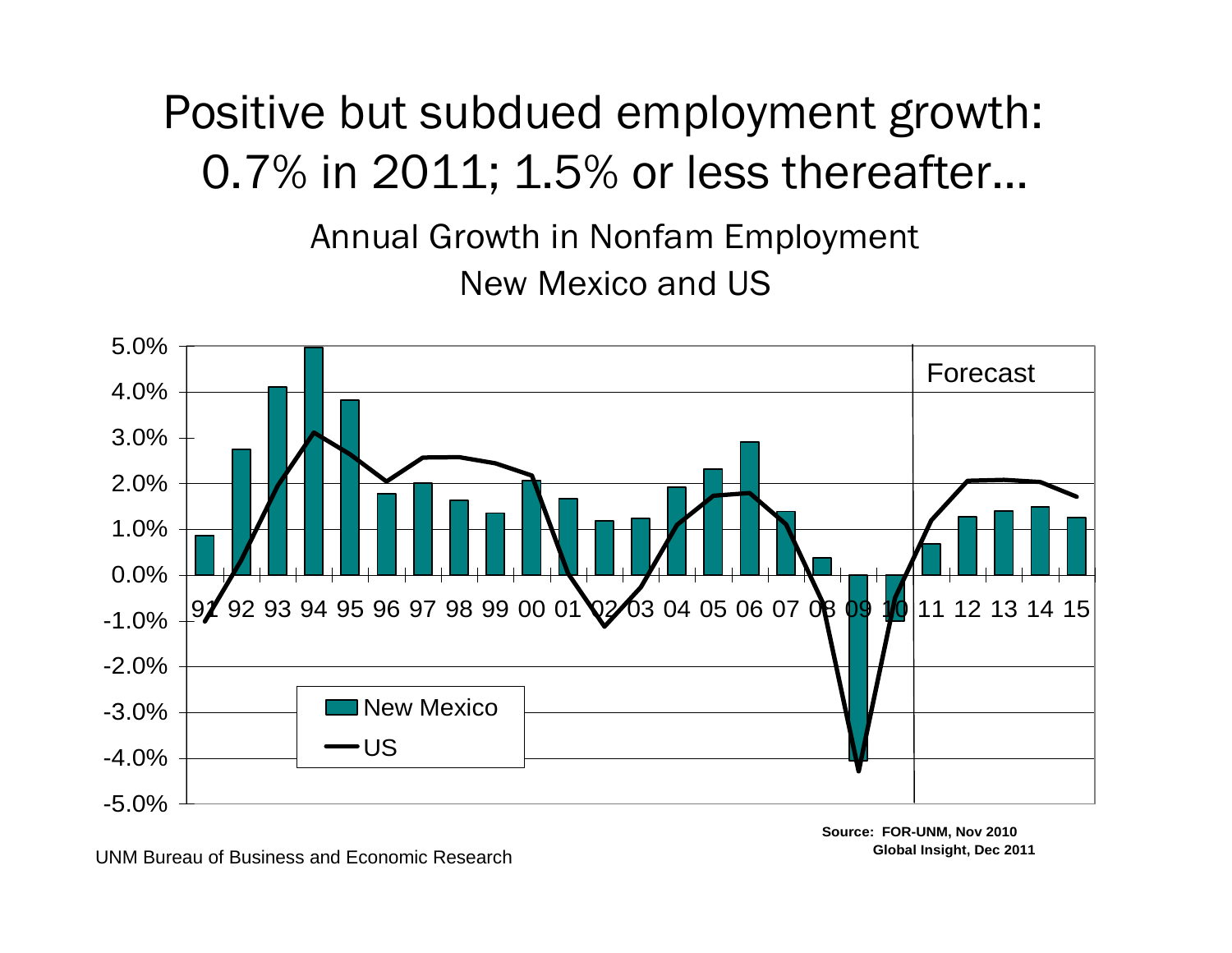Among the MSAs, Las Cruces will grow the fastest…



UNM Bureau of Business and Economic Research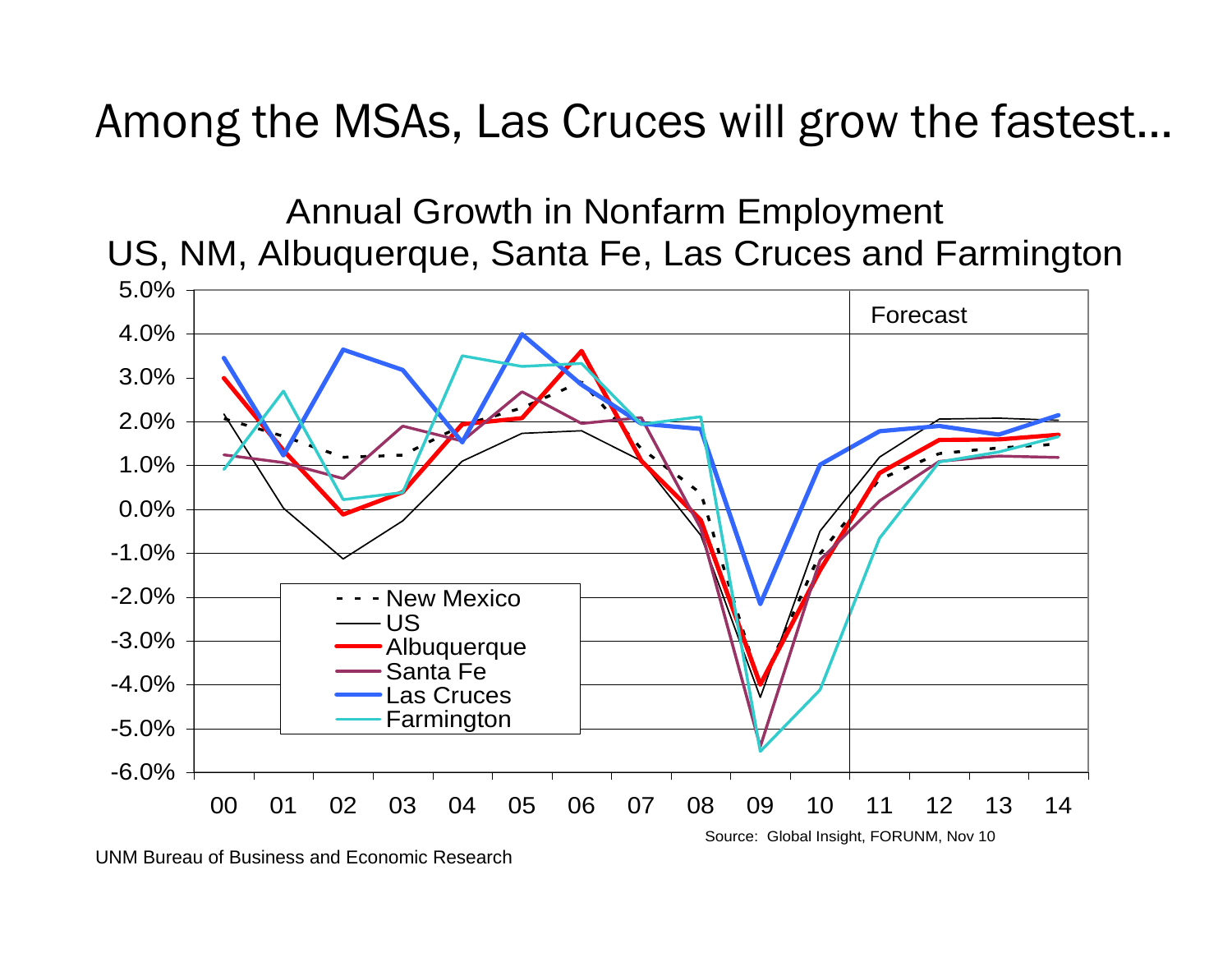### Construction. Bottoming out. Then what?

#### Construction Employment New Mexico and Albuquerque



UNM Bureau of Business and Economic Research

Source: FOR-UNM, Nov 2010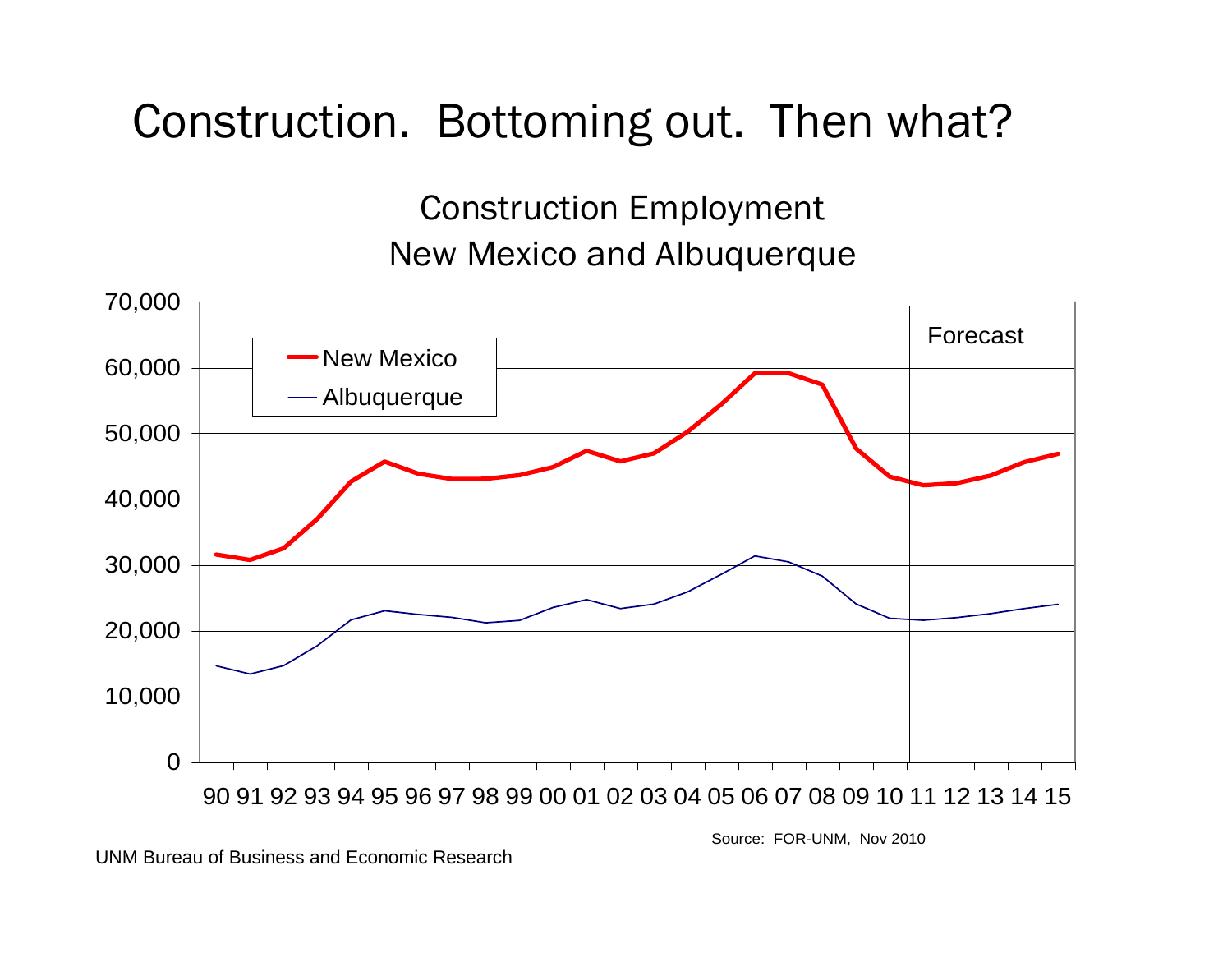### Federal Housing Finance Agency Housing Price Indexes All Trans Index, 2010 Q3

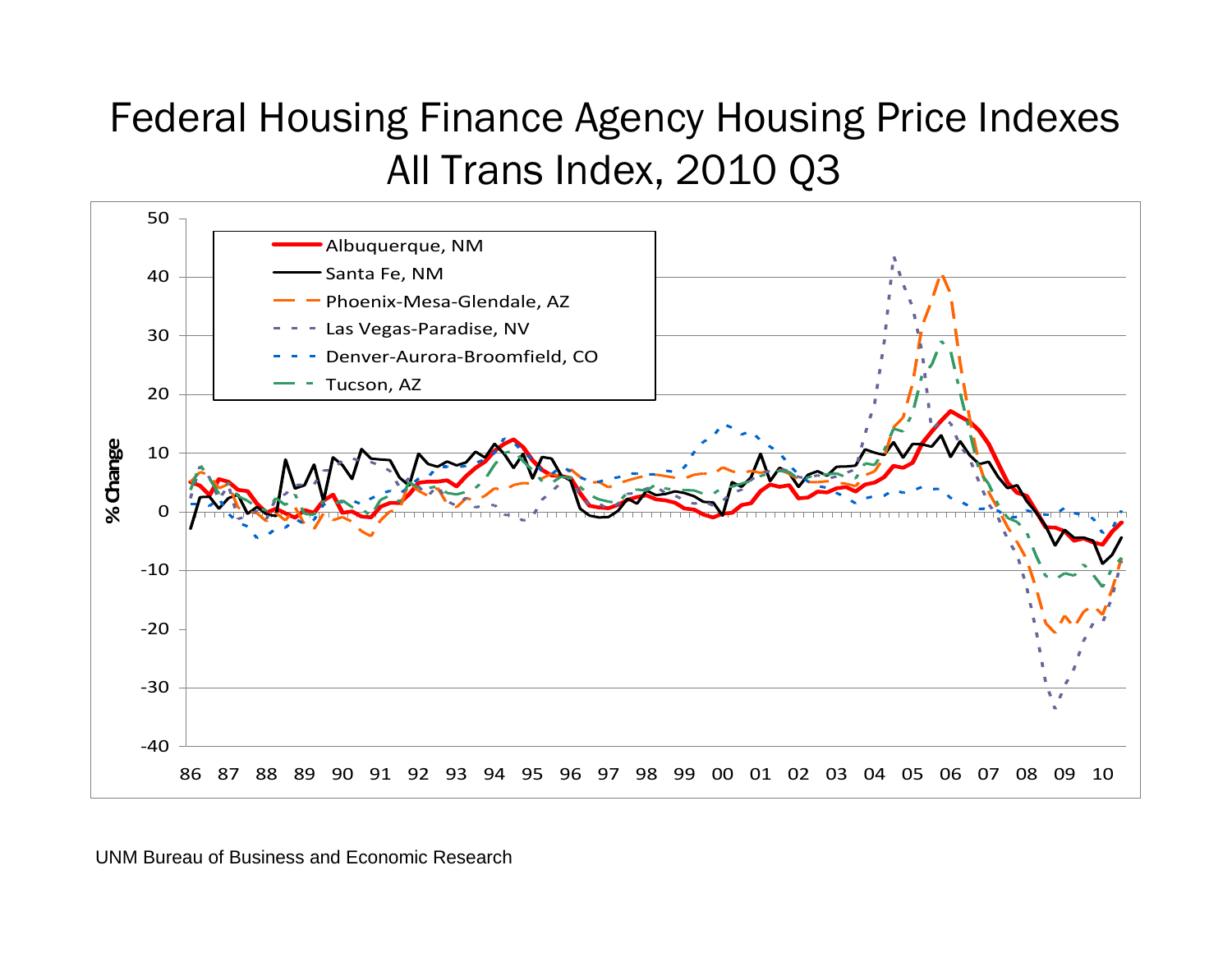#### New Mexico Housing Units Permitted

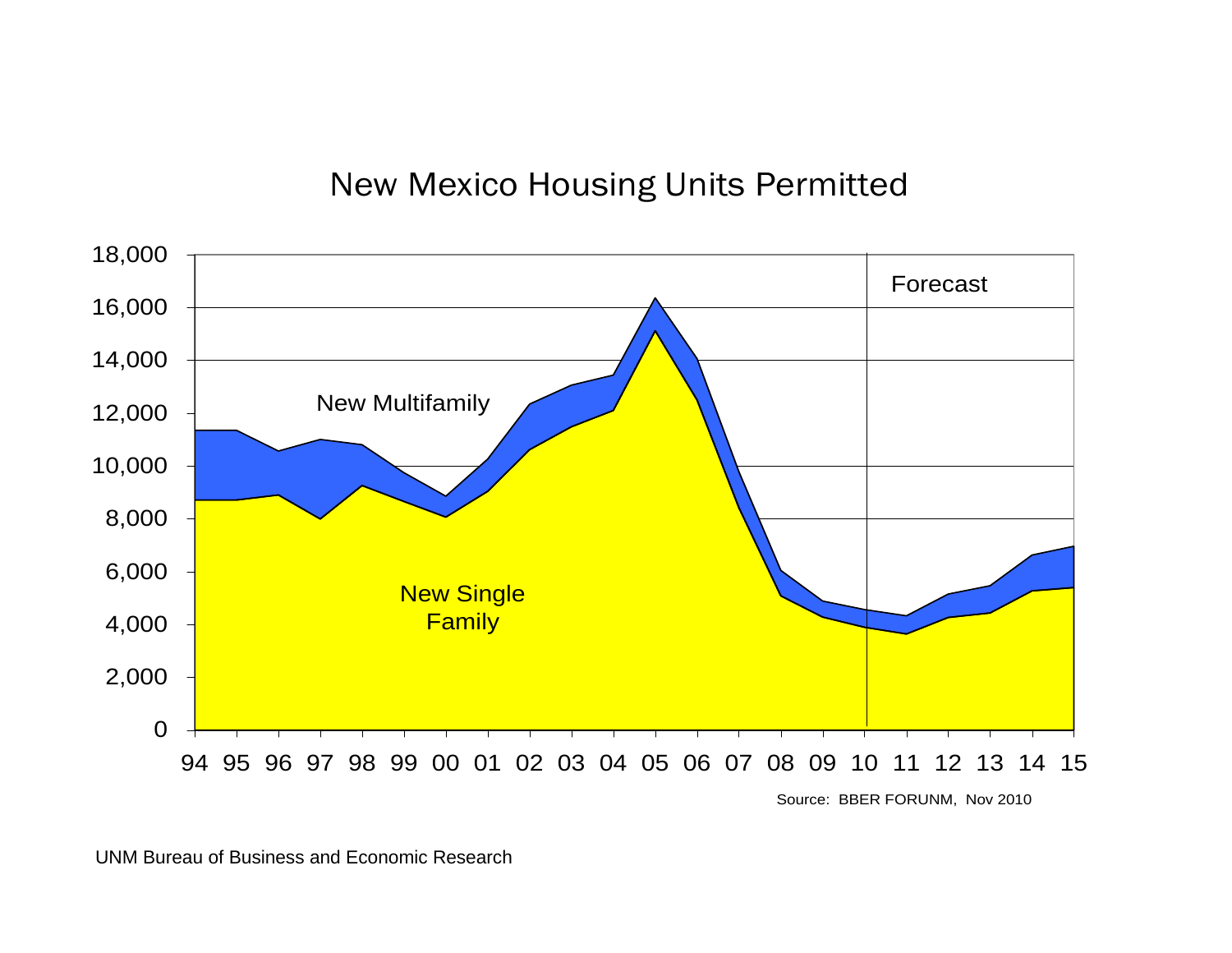#### New Mexio Dollar Value of Construction Awards (\$000,000)

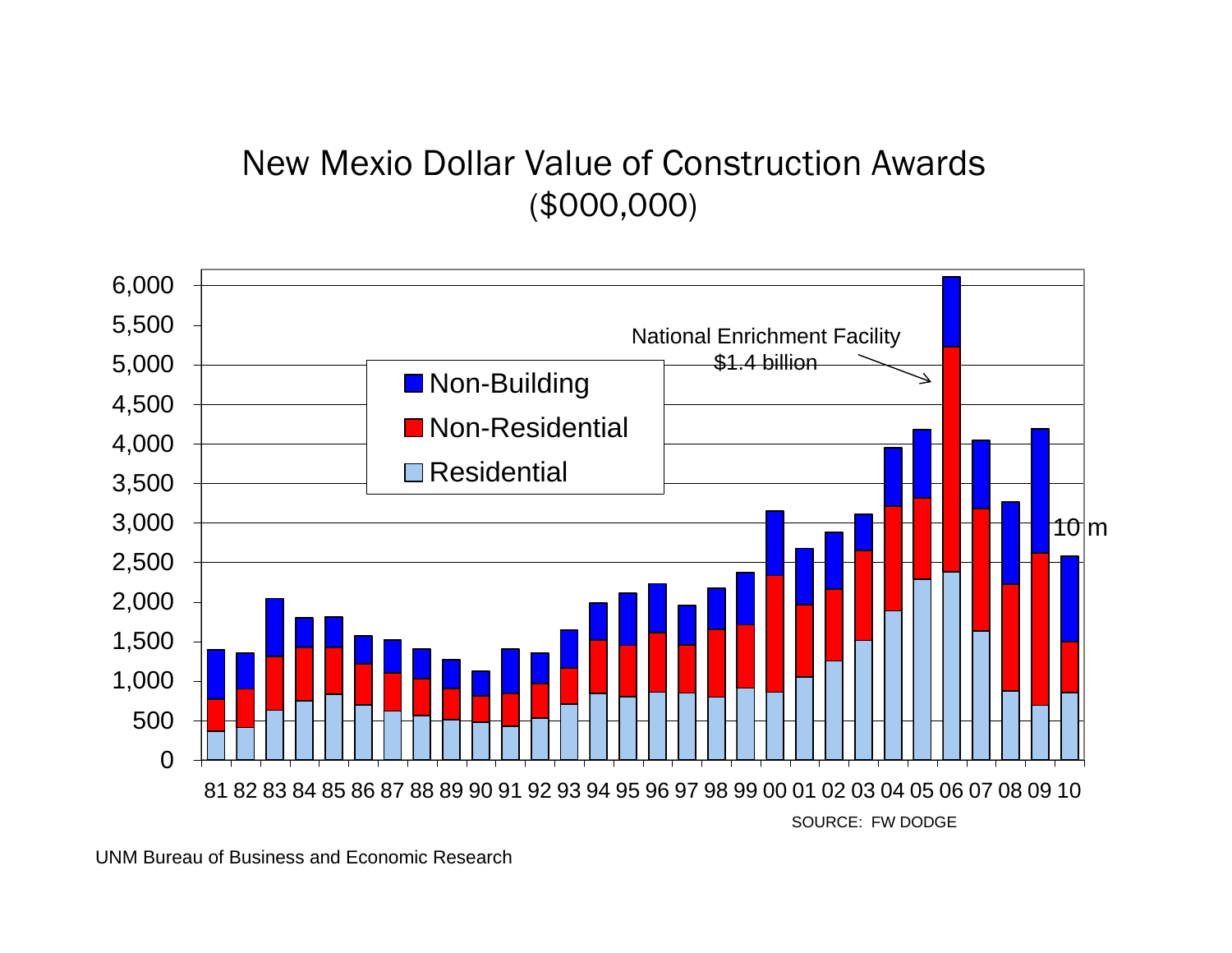# Mining and extractive industries…

New Mexico Mining Employment



Source: BBER FOR-UNM, Nov 2010

Run-up in oil & gas prices culminated in 2008 spike and August 2008 collapse. Oil prices have since recovered as have prices for some other commodities, but not natural gas. UNM Bureau of Business and Economic Research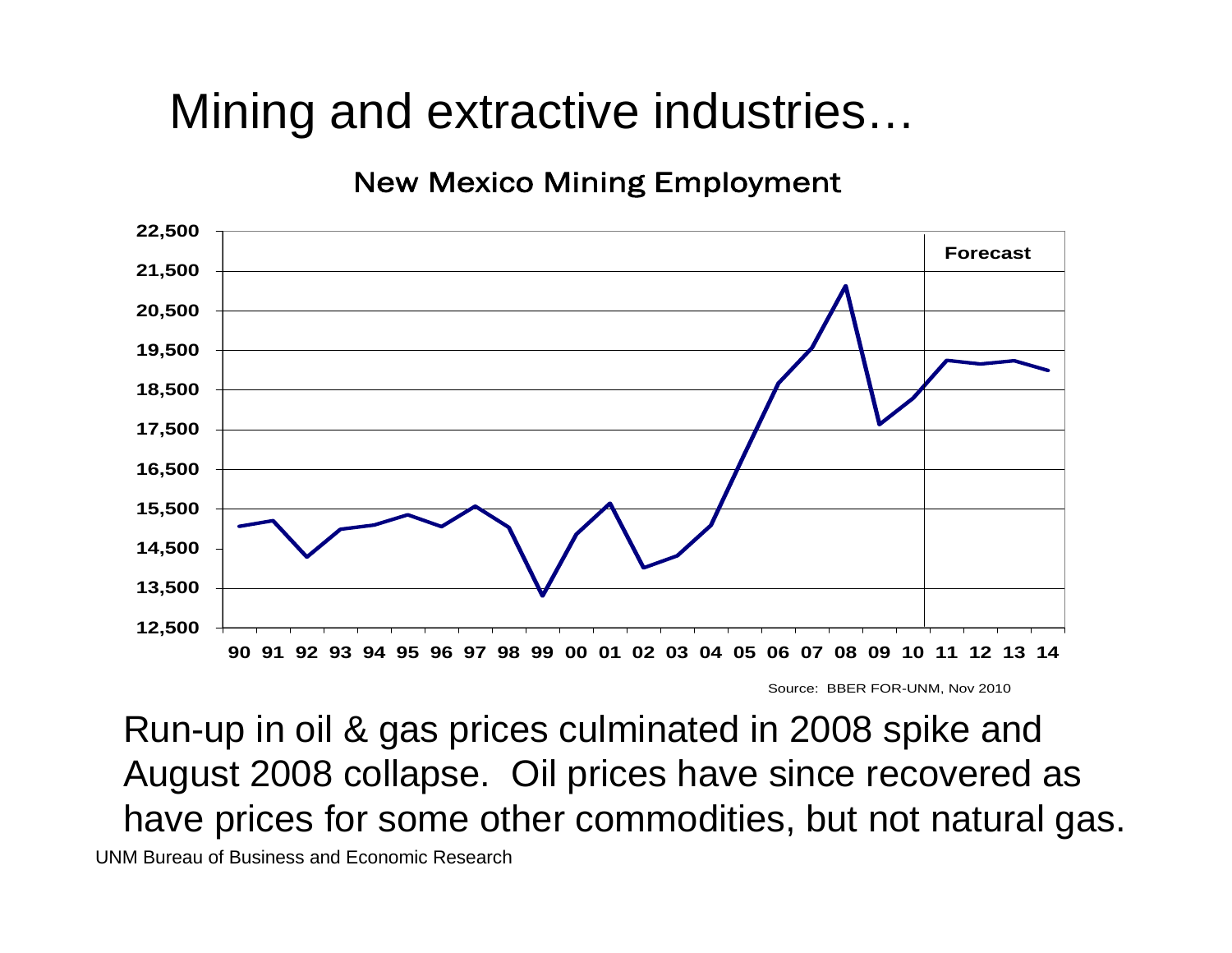# Manufacturing…

Manufacturing, an important sector with a shrinking workforce…



#### New Mexico Manufacturing Employment

Source: FOR-UNM, Nov 10

Annual % Change in Manufacturing Employment Albuquerque MSA, New Mexico, US



And an industry subject to considerablevolatility

Source: US Bureau of Labor Statistics & NM Dept of Workforce Solutions Global Insight, Nov 10; FORUNM, Nov 10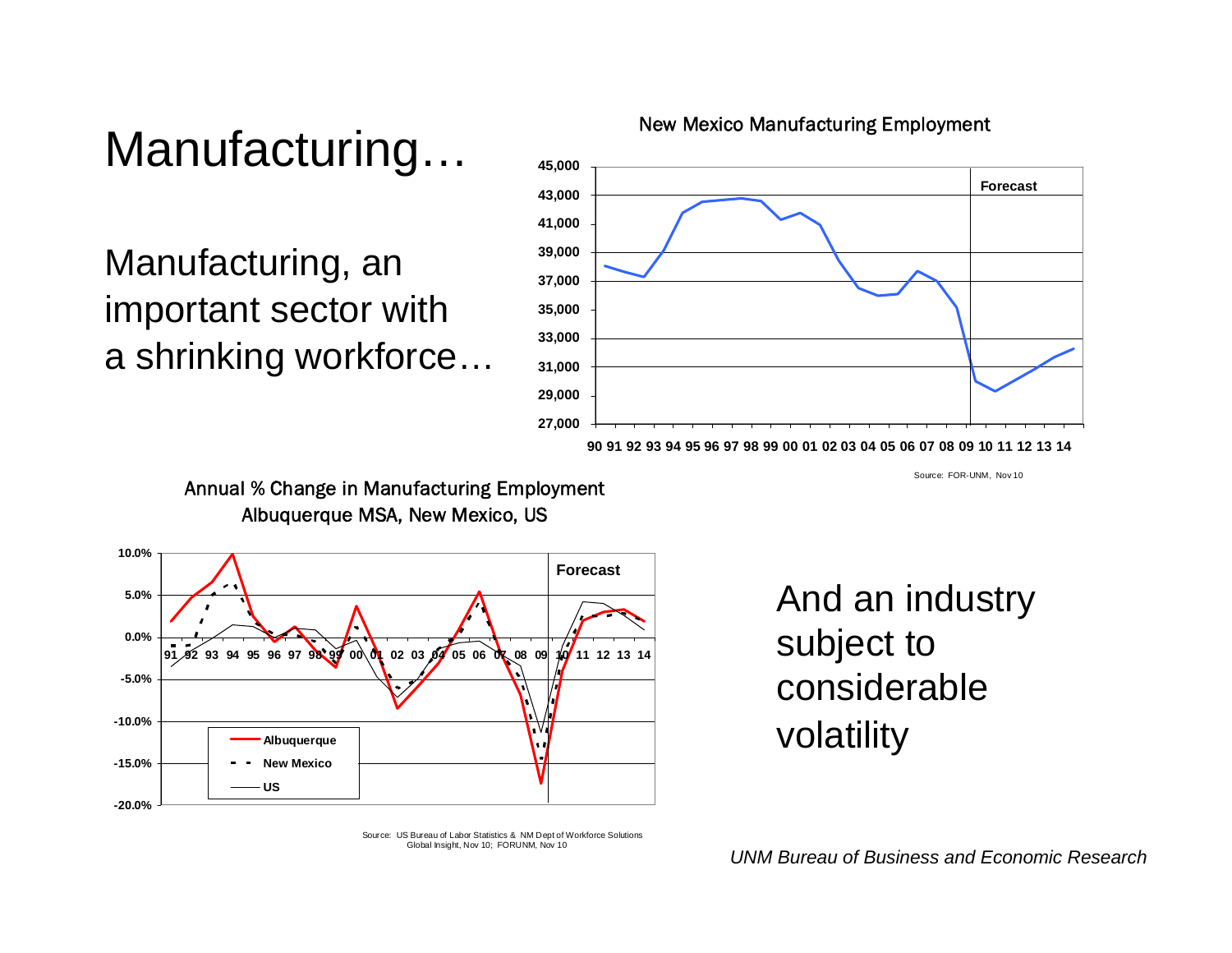### Government – Federal Civilian & Military, State & Local

Government Employment in New Mexico All Levels Indexed to 1992

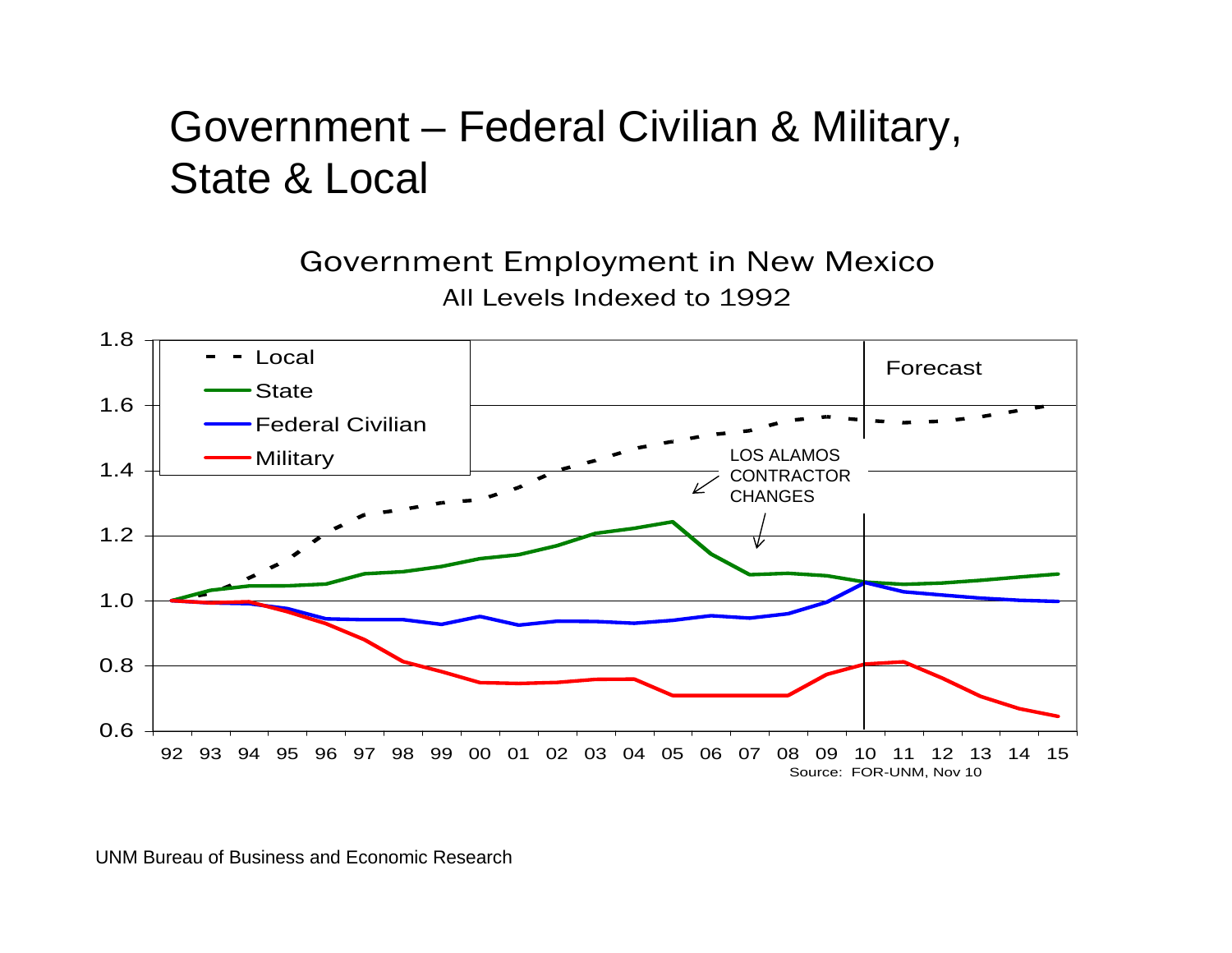# Fiscal Dilemma: the State's General Fund



New Mexico Legislative Finance Committee, Consensus General Fund Revenue Estimates,

UNM Bureau o<sup>p</sup>Business and Economic Research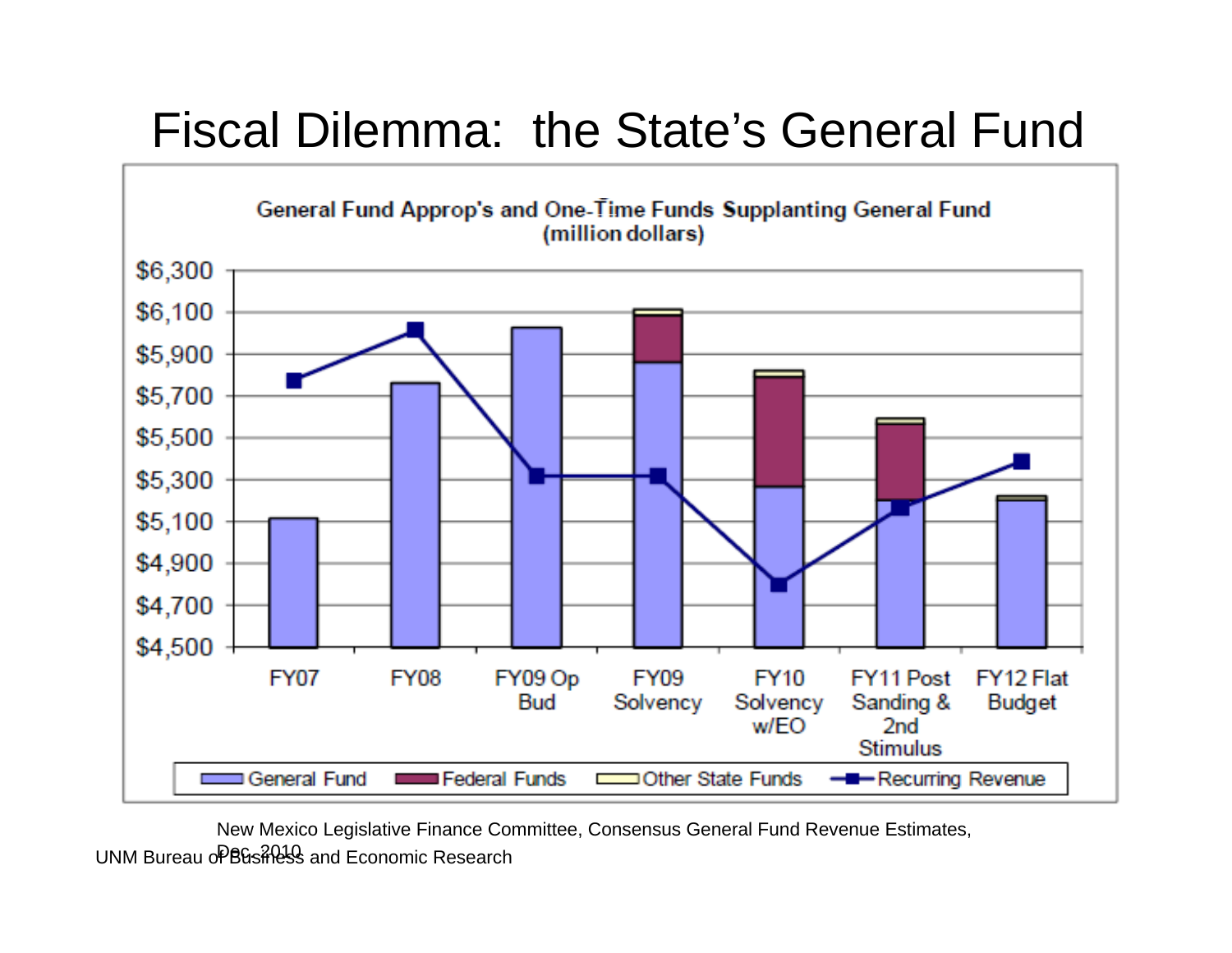# Removing the Safety Net

NM Human Services Dept caseloads continue to rise, but ARRA funding to meet needs is about to end, as will the funding that has kept schools open and teachers working, that has helped people who lose their health insurance to continue to access needed services…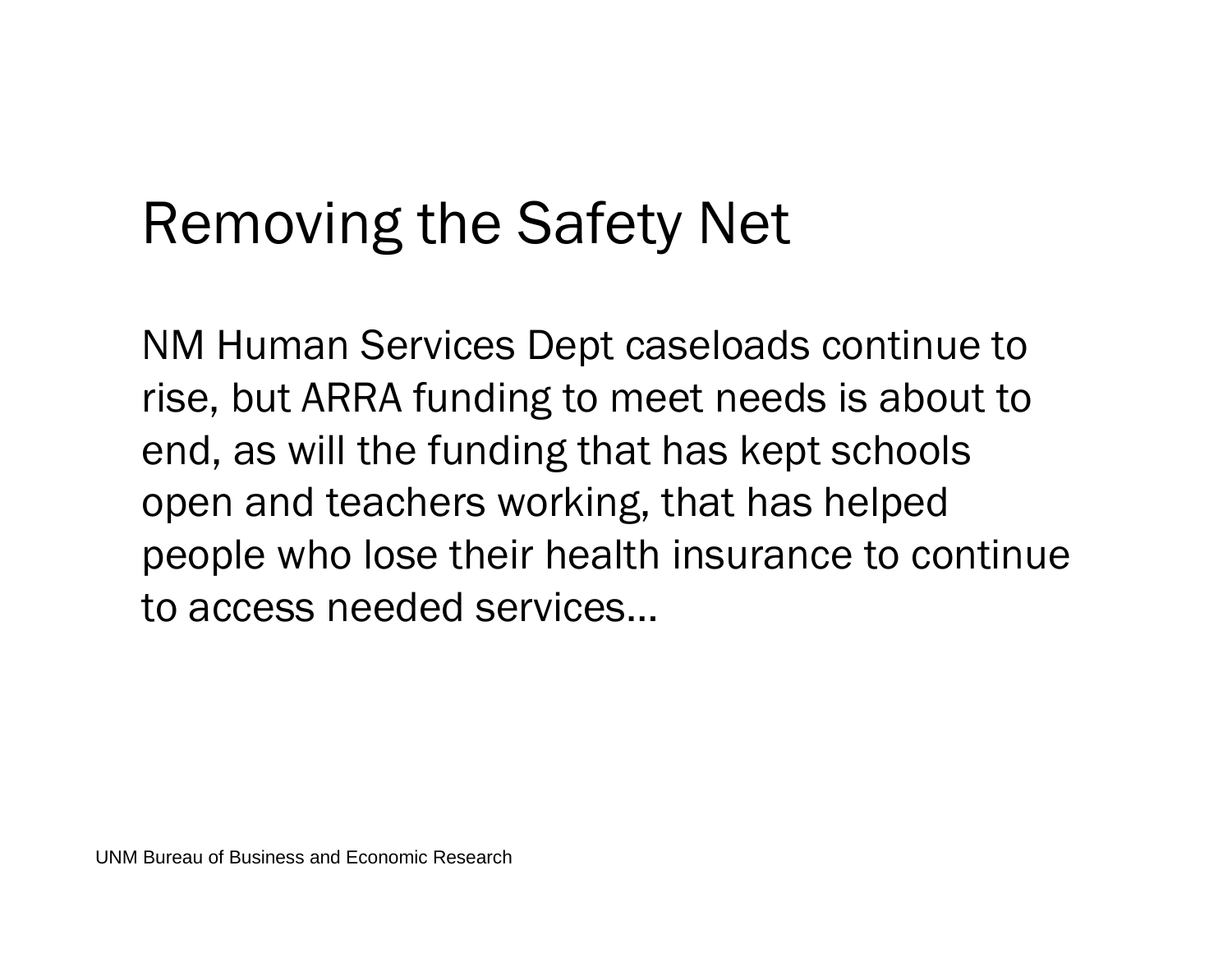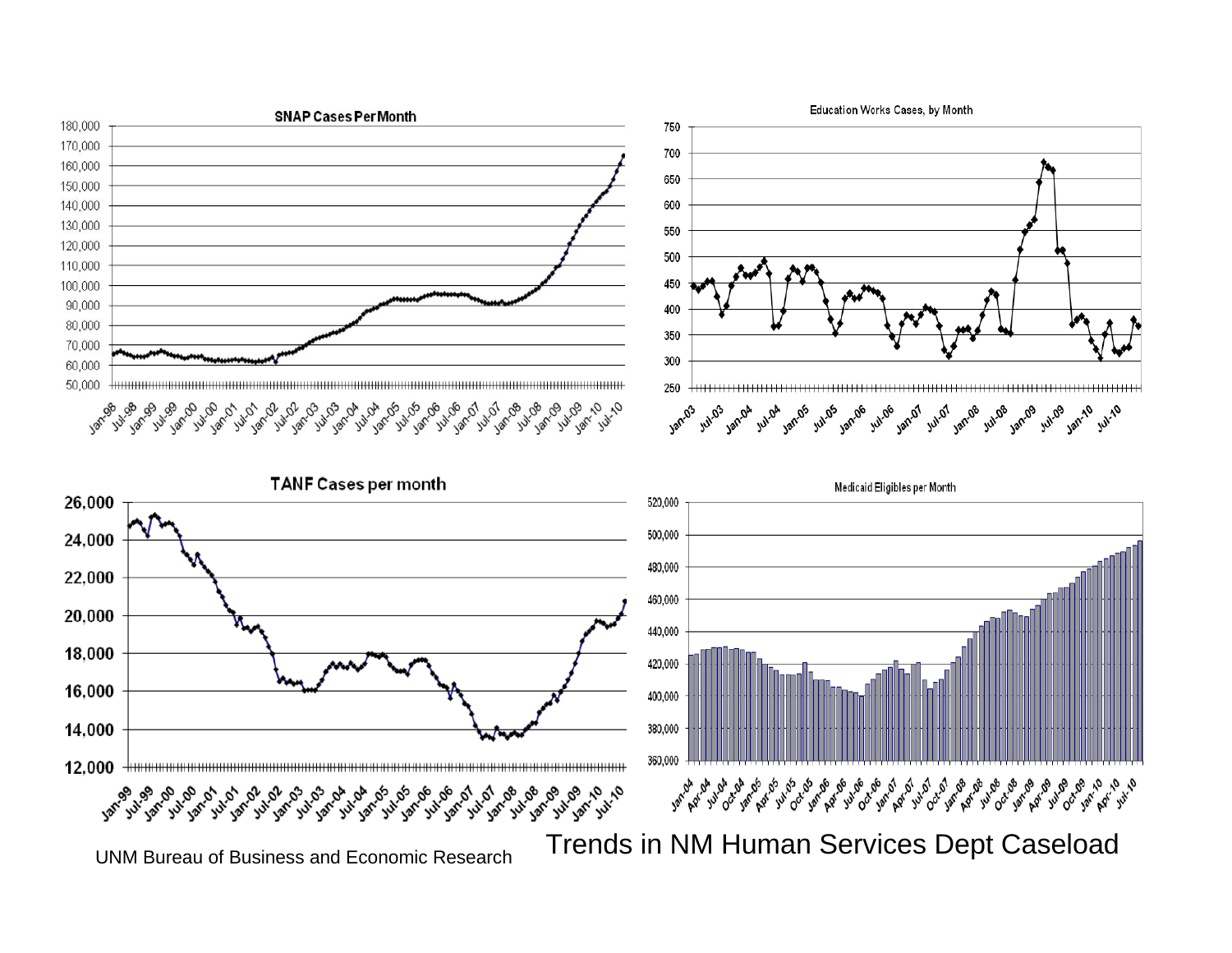New Mexico economy finally turning around,

with positive year-over-year job growth. Growth is spreading geographically and by industrial sector. But unemployment rate still 8.5% SA in Nov 10 and expected to be higher in 2011. Moreover, BBER forecasts that may take until end of 2014 – 6 years from the time NM employment peaked to realize that previous high. And when do, unemployment will be 7.6% -- well above the 3.5% averaged in 2007.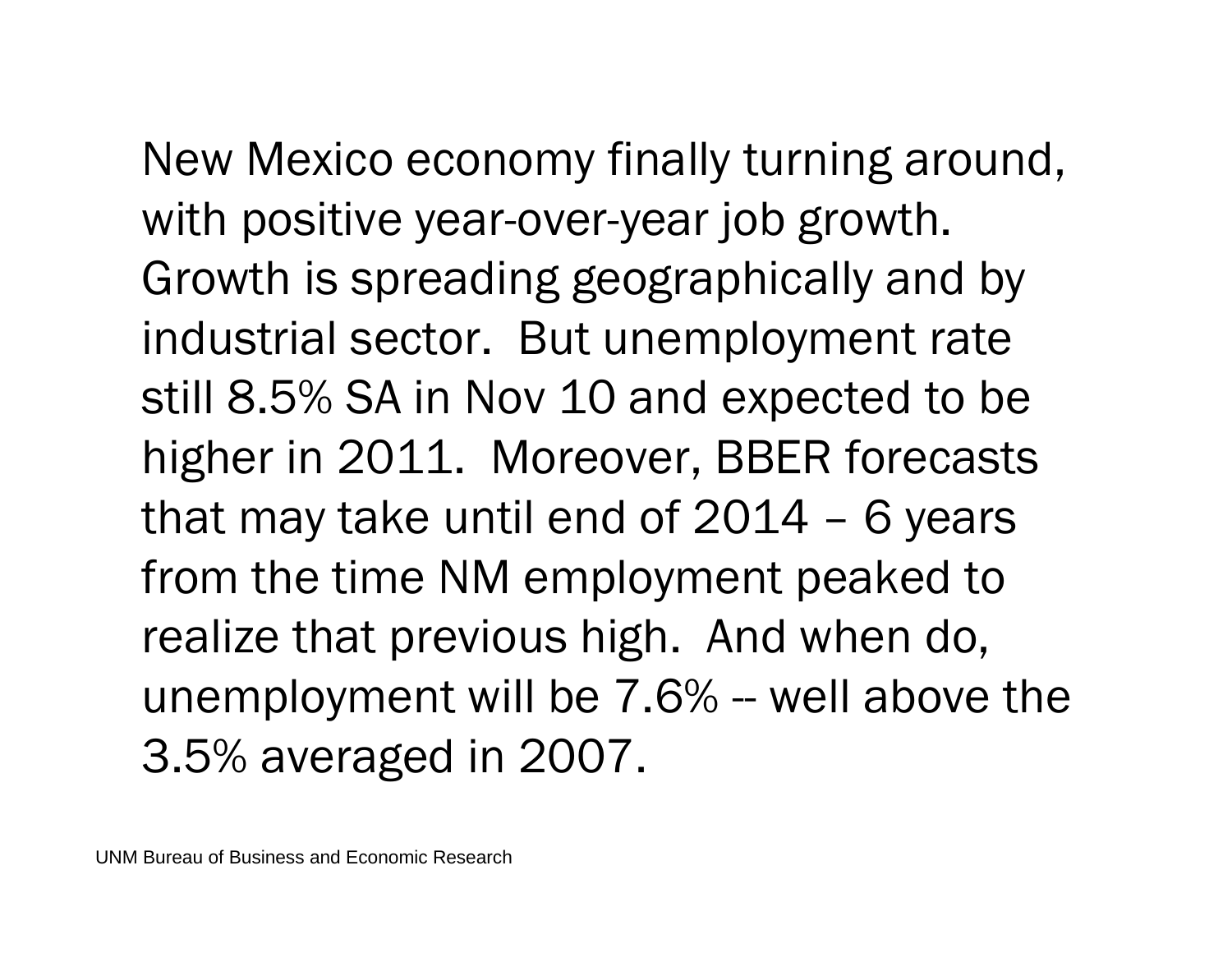# Women have been making gains nationally and in New Mexico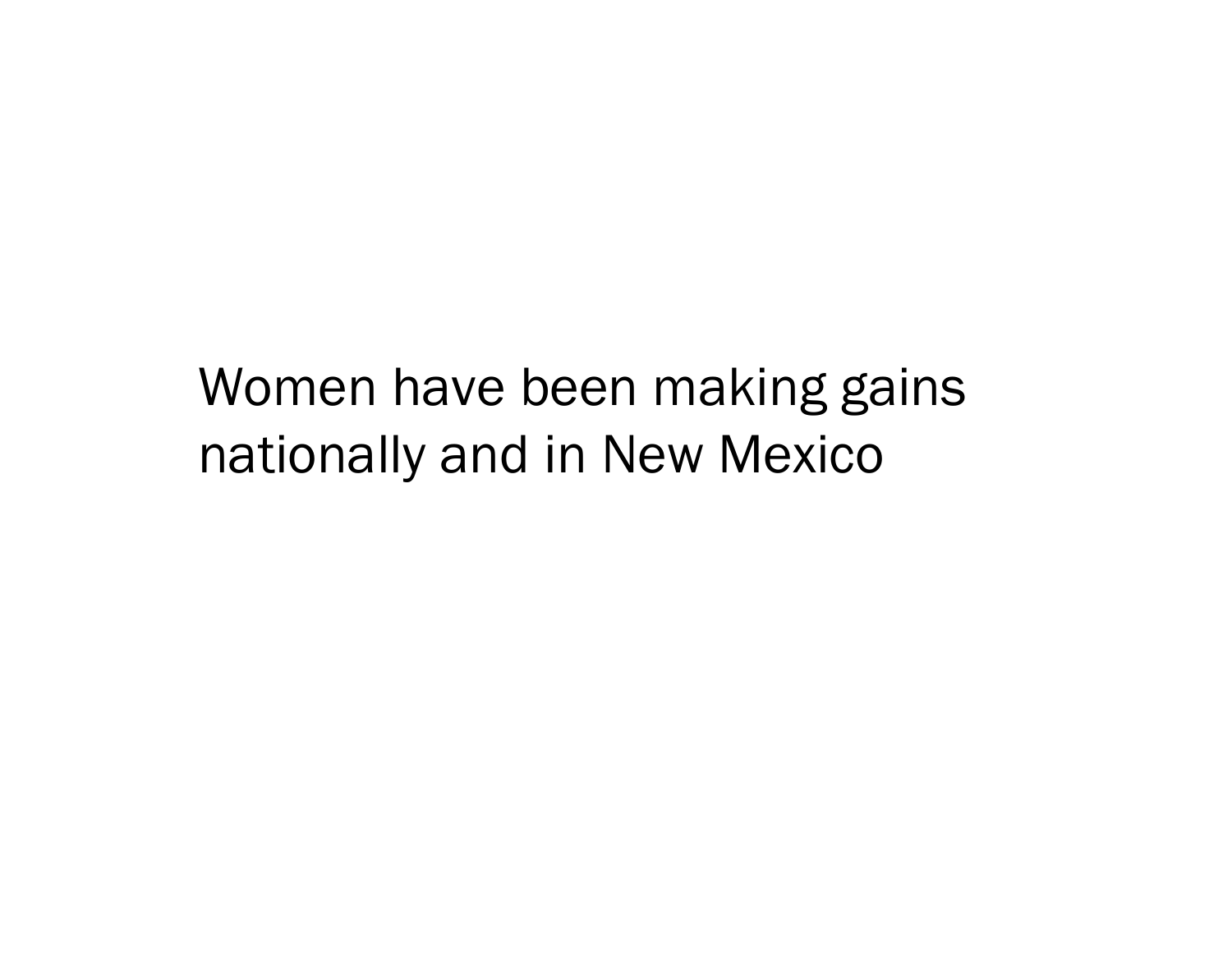#### Educational Attainment by Sex and Age Group, US and NM, 2009

|                                           | <b>United States</b> |             | New Mexico |              |
|-------------------------------------------|----------------------|-------------|------------|--------------|
|                                           | Male                 | Female      | Male       | Female       |
| POPULATION 18 YEARS AND OVER              | 113,228,807          | 119,280,766 | 730,347    | 764,750      |
| 18 to 24 Years                            |                      |             |            |              |
| Less than 9th Grade                       | 2.1%                 | 1.8%        | 1.7%       | 3.0%         |
| 9th to 12th grade, no diploma             | 12.2%                | 12.0%       | 19.3%      | 16.1%        |
| High school graduate, GED, or alternative | 24.8%                | 27.3%       | 27.7%      | 29.9%        |
| Some college, no degreee                  | 28.1%                | 42.7%       | 30.1%      | 40.4%        |
| Associate's degree                        | 3.1%                 | 5.3%        | 2.7%       | 5.0%         |
| Bachelor's degree                         | 5.1%                 | 10.2%       | 3.4%       | 5.4%         |
| Graduate or professional degree           | 0.3%                 | 0.8%        | 0.4%       | 0.2%         |
| 25 to 34 years                            |                      |             |            |              |
| Less than 9th Grade                       | 2.6%                 | 3.5%        | 2.1%       | 3.9%         |
| 9th to 12th grade, no diploma             | 5.2%                 | 7.4%        | 8.5%       | 13.5%        |
| High school graduate, GED, or alternative | 14.5%                | 21.1%       | 16.2%      | 22.2%        |
| Some college, no degreee                  | 11.8%                | 24.1%       | 13.9%      | 26.9%        |
| Associate's degree                        | 3.7%                 | 9.0%        | 3.8%       | 9.4%         |
| Bachelor's degree                         | 10.3%                | 24.2%       | 7.2%       | 16.4%        |
| Graduate or professional degree           | 3.7%                 | 10.6%       | 2.3%       | 7.7%         |
| 35 to 44 years                            |                      |             |            |              |
| Less than 9th Grade                       | 5.2%                 | 4.4%        | 5.9%       | 5.1%         |
| 9th to 12th grade, no diploma             | 8.1%                 | 6.7%        | 8.5%       | 8.3%         |
| High school graduate, GED, or alternative | 26.0%                | 23.8%       | 23.8%      | 22.5%        |
| Some college, no degreee                  | 19.0%                | 22.5%       | 19.0%      | 25.9%        |
| Associate's degree                        | 6.8%                 | 9.9%        | 8.5%       | 9.9%         |
| Bachelor's degree                         | 17.0%                | 21.1%       | 10.9%      | 18.2%        |
| Graduate or professional degree           | 9.7%                 | 11.6%       | 6.4%       | 10.1%        |
| 45 to 64 years                            |                      |             |            |              |
| Less than 9th Grade                       | 5.5%                 | 4.8%        | 8.2%       | 5.6%         |
| 9th to 12th grade, no diploma             | 7.7%                 | 6.7%        | 6.6%       | 6.9%         |
| High school graduate, GED, or alternative | 28.8%                | 28.9%       | 25.5%      | 27.1%        |
| Some college, no degreee                  | 21.1%                | 22.7%       | 24.3%      | 23.5%        |
| Associate's degree                        | 7.4%                 | 9.3%        | 6.7%       | 7.9%         |
| Bachelor's degree                         | 17.5%                | 16.9%       | 16.3%      | 16.4%        |
| Graduate or professional degree           | 12.0%                | 10.8%       | 12.5%      | <b>12.6%</b> |
| 65 years and over                         |                      |             |            |              |
| Less than 9th Grade                       | 11.7%                | 12.0%       | 14.7%      | 14.2%        |
| 9th to 12th grade, no diploma             | 10.6%                | 12.3%       | 8.9%       | 10.6%        |
| High school graduate, GED, or alternative | 29.5%                | 38.1%       | 23.9%      | 30.2%        |
| Some college, no degreee                  | 17.8%                | 17.7%       | 18.2%      | 21.2%        |
| Associate's degree                        | 4.0%                 | 4.2%        | 4.2%       | 4.8%         |
| Bachelor's degree                         | 13.9%                | 9.5%        | 13.6%      | 10.0%        |
| Graduate or professional degree           | 12.6%                | 6.1%        | 16.6%      | 9.0%         |

UNM Bureau of Business and Economic Research

Source: US Census Bureau, American Community Survey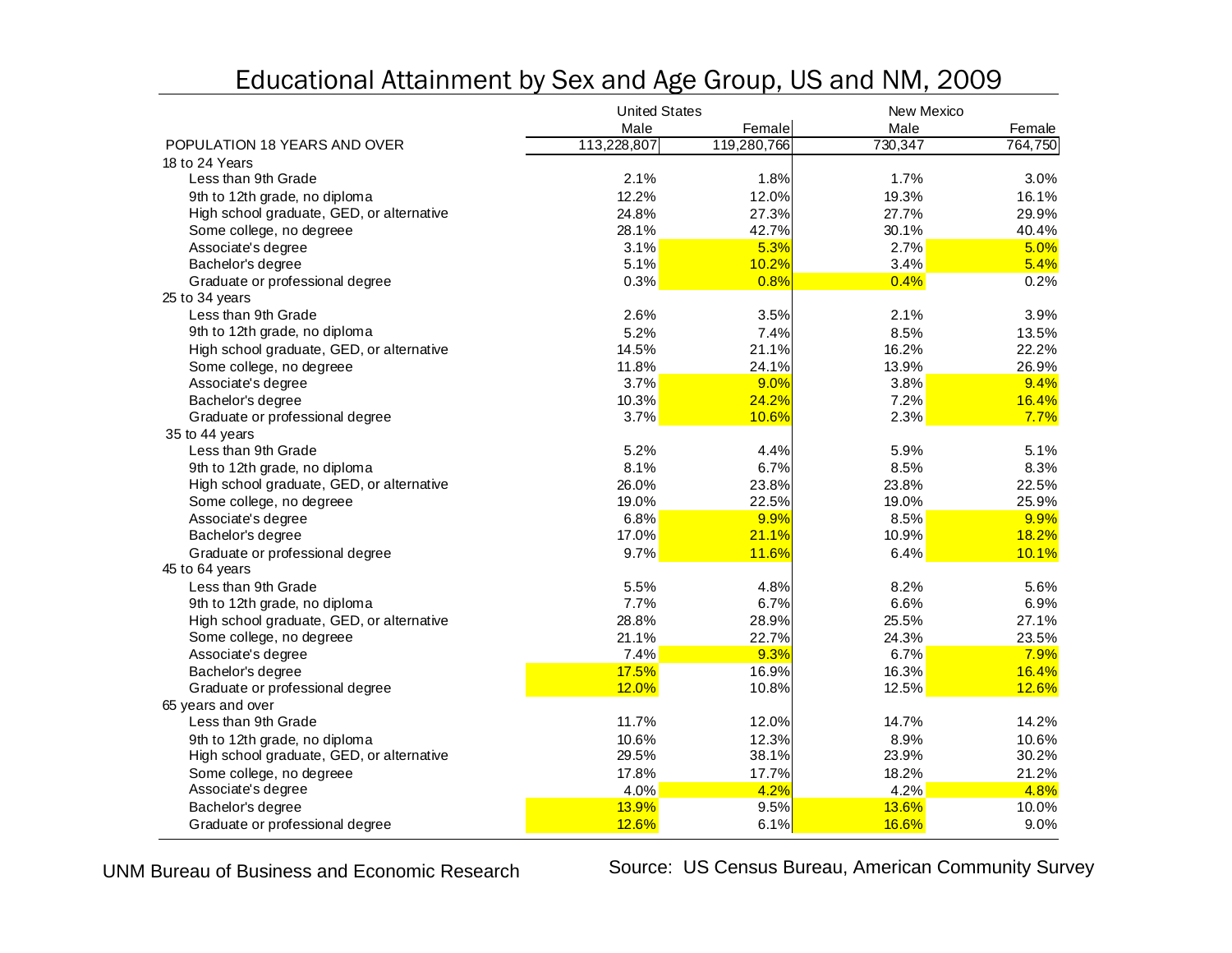# Women now make up roughly half of wage and salary employment.

**Women as a Percent of US Total Nonfarm Employees Monthly, Seasonally Adjusted**



UNM Bureau of Business and Economic Research

Source: US Bureau of Labor Statistics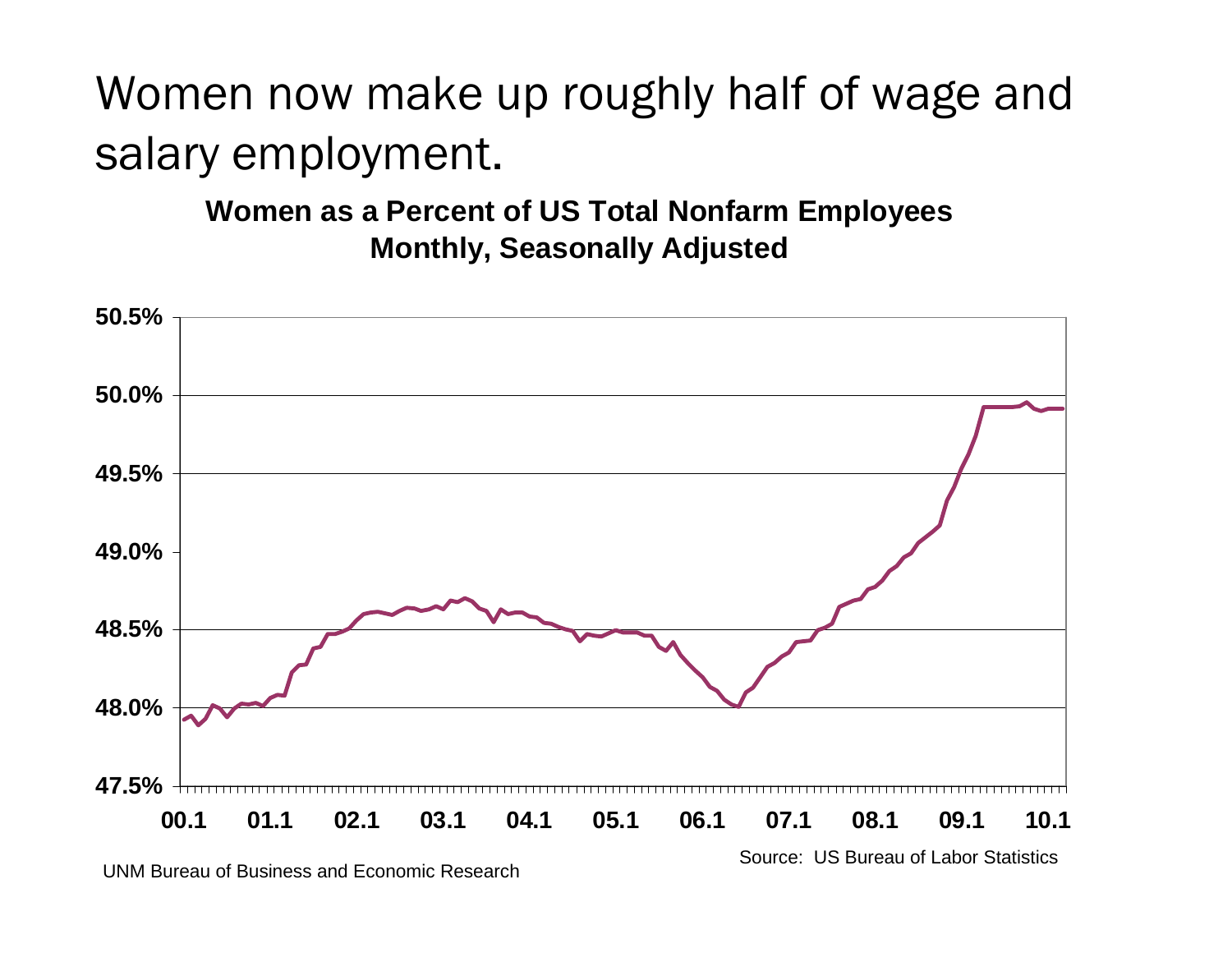

"A child today is as likely to be living in a family with a working mom as a working dad..." -Hartman, English & Hayes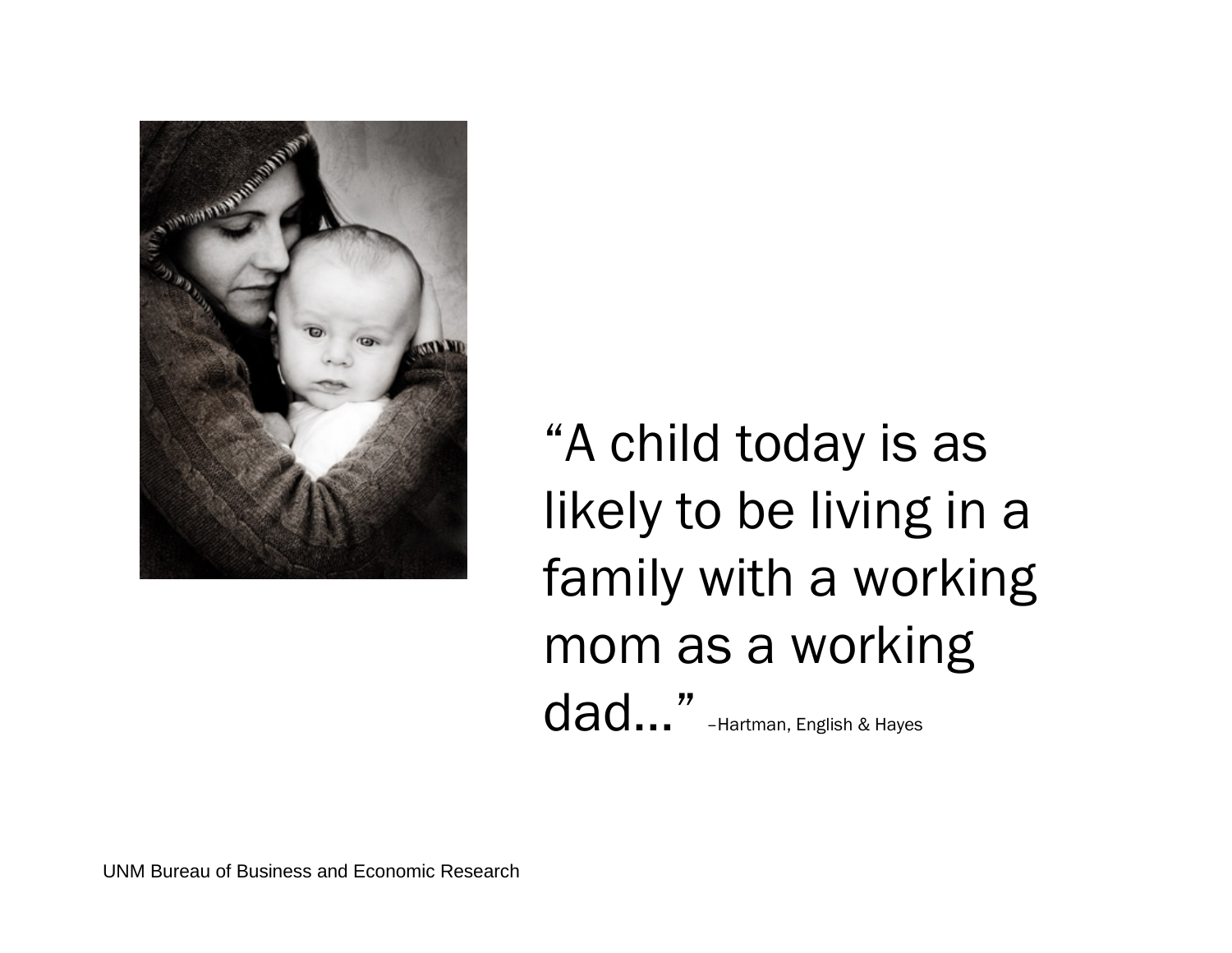### Families with Children, Labor Force and Employment Status of Parents, 2009

|                                                                       | <b>United States</b>  | New Mexico            |                                       | <b>US</b>     | <b>NM</b>     |
|-----------------------------------------------------------------------|-----------------------|-----------------------|---------------------------------------|---------------|---------------|
| Families with children under 18<br>Parents in the labor force in 2009 | 34, 374, 217          | 218,304               | In labor force<br>Dads<br><b>Moms</b> | 71.4%<br>68.1 | 66.5%<br>64.0 |
| Married Couple Families<br>Both husband and wife in labor force       | 68.1%<br>45.7%        | 61.6%<br>37.9%        |                                       |               |               |
| Only husband in labor force<br>Only wife in labor force               | 18.9%<br>2.4%         | 19.1%<br>2.9%         | Working<br>Dads<br><b>Moms</b>        | 67.1%<br>62.7 | 63.2%<br>60.0 |
| Neither in labor force<br>Male head of household<br>In labor force    | 1.1%<br>7.5%<br>6.9%  | 1.6%<br>11.1%<br>9.5% |                                       |               |               |
| Female Head                                                           | 24.4%                 | 27.4%                 |                                       |               |               |
| In labor force<br>Employed in 2009                                    | 20.0%                 | $\overline{23.2\%}$   |                                       |               |               |
| Married Couple Families<br>Both husband and wife working              | 68.1%<br>40.4%        | 61.6%<br>33.8%        |                                       |               |               |
| Husband only employed<br>Wife only employed<br>Neigher working        | 20.6%<br>4.6%<br>2.5% | 20.1%<br>4.8%<br>2.8% |                                       |               |               |
| Male head of household                                                |                       |                       |                                       |               |               |
| Male employed<br>Male not working<br>F em ale head                    | 6.1%<br>1.4%          | 9.2%<br>1.9%          |                                       |               |               |
| Fem ale em ployed<br>Fem ale not working                              | 17.6%<br>6.7%         | 21.4%<br>5.9%         |                                       |               |               |

UNM Bureau of Business and Economic Research

US Census Bureau, American Community Survey, 2009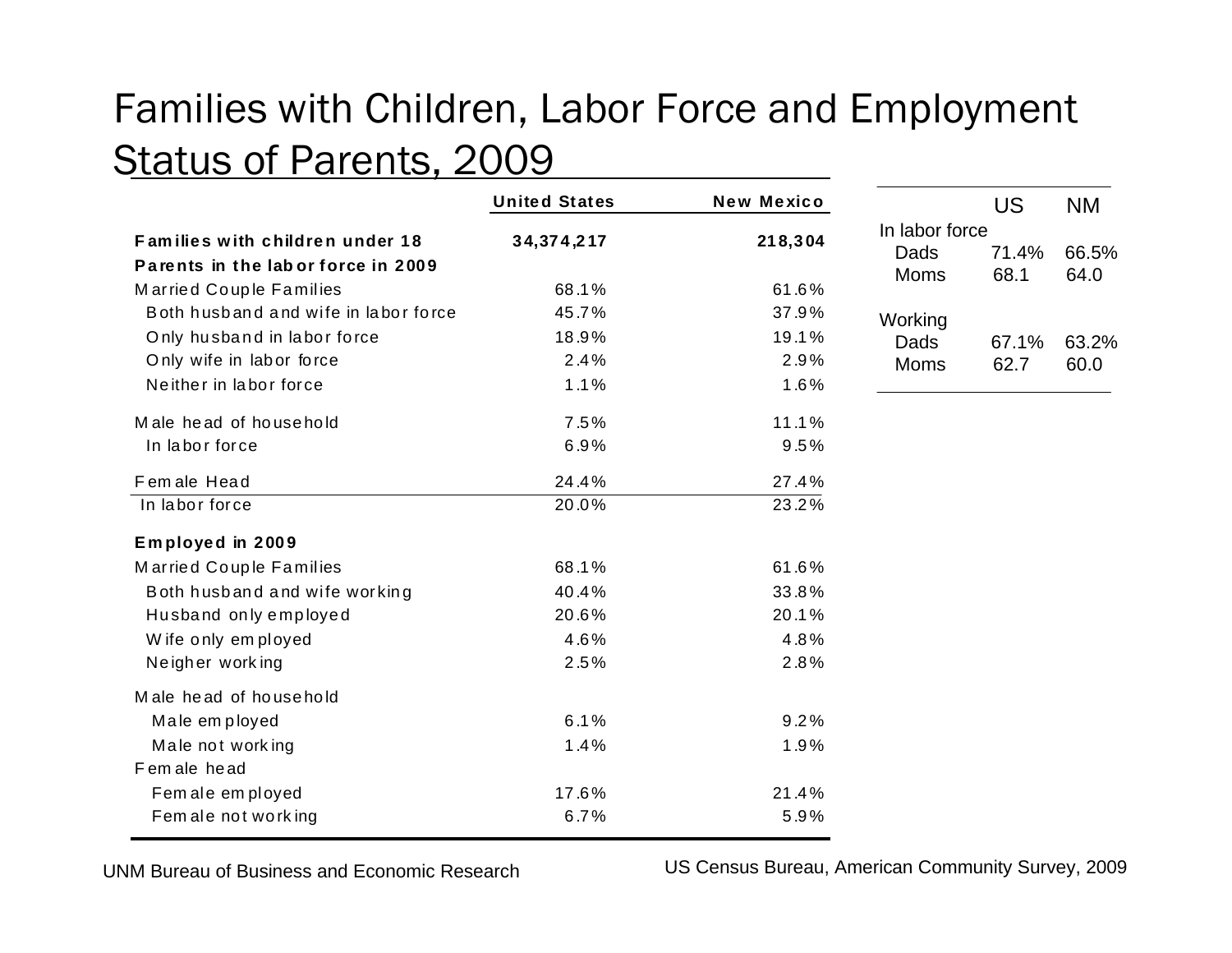#### Labor Force Status, Women 16 to 64, 2009 US and New Mexico, With and Without Own Children Under 18

|                                   | <b>United States</b> |                   | <b>New Mexico</b> |                     |  |  |
|-----------------------------------|----------------------|-------------------|-------------------|---------------------|--|--|
|                                   | <b>Estimate</b>      | % of the<br>Labor | <b>Estimate</b>   | $%$ of the<br>Labor |  |  |
| Total:                            | 90,978,865           |                   | 582,103           |                     |  |  |
| With own children under 18 years: | 34, 235, 747         |                   | 217,953           |                     |  |  |
| Under 6 years only:               | 8,106,088            |                   | 48,031            |                     |  |  |
| In labor force:                   | 5,662,922            | 70%               | 31,040            | 65%                 |  |  |
| In Armed Forces                   | 30,598               | 0%                | 251               | 1%                  |  |  |
| Civilian:                         | 5,632,324            | 69%               | 30,789            | 64%                 |  |  |
| Employed                          | 5,037,513            | 62%               | 26,776            | 56%                 |  |  |
| Unemployed                        | 594,811              | 7%                | 4,013             | 8%                  |  |  |
| <b>Unemployment rate</b>          |                      | <b>11%</b>        |                   | 13%                 |  |  |
| Not in labor force                | 2,443,166            | 30%               | 16,991            | 35%                 |  |  |
| 6 to 17 years only:               | 19,168,917           |                   | 119,169           |                     |  |  |
| In labor force:                   | 15,015,574           | 78%               | 92,728            | 78%                 |  |  |
| In Armed Forces                   | 23,432               | 0%                | 128               | 0%                  |  |  |
| Civilian:                         | 14,992,142           | 78%               | 92,600            | 78%                 |  |  |
| Employed                          | 13,848,842           | 72%               | 87,826            | 74%                 |  |  |
| Unemployed                        | 1,143,300            | 6%                | 4,774             | 4%                  |  |  |
| <b>Unemployment rate</b>          |                      | 8%                |                   | 5%                  |  |  |
| Not in labor force                | 4,153,343            | 22%               | 26,441            | 22%                 |  |  |
| No own children under 18 years:   | 56,743,118           |                   | 364,150           |                     |  |  |
| In labor force:                   | 41,924,431           | 74%               | 257,138           | 71%                 |  |  |
| In Armed Forces                   | 87,428               | 0%                | 299               | 0%                  |  |  |
| Civilian:                         | 41,837,003           | 74%               | 256,839           | 71%                 |  |  |
| Employed                          | 38,504,219           | 68%               | 241,774           | 66%                 |  |  |
| Unemployed                        | 3,332,784            | 6%                | 15,065            | 4%                  |  |  |
| <b>Unemployment rate</b>          |                      | 8%                |                   | 6%                  |  |  |
| Not in labor force                | 14,818,687           | 26%               | 107,012           | 29%                 |  |  |
|                                   |                      |                   |                   |                     |  |  |

Source: U.S. Census Bureau, 2009 American Community Survey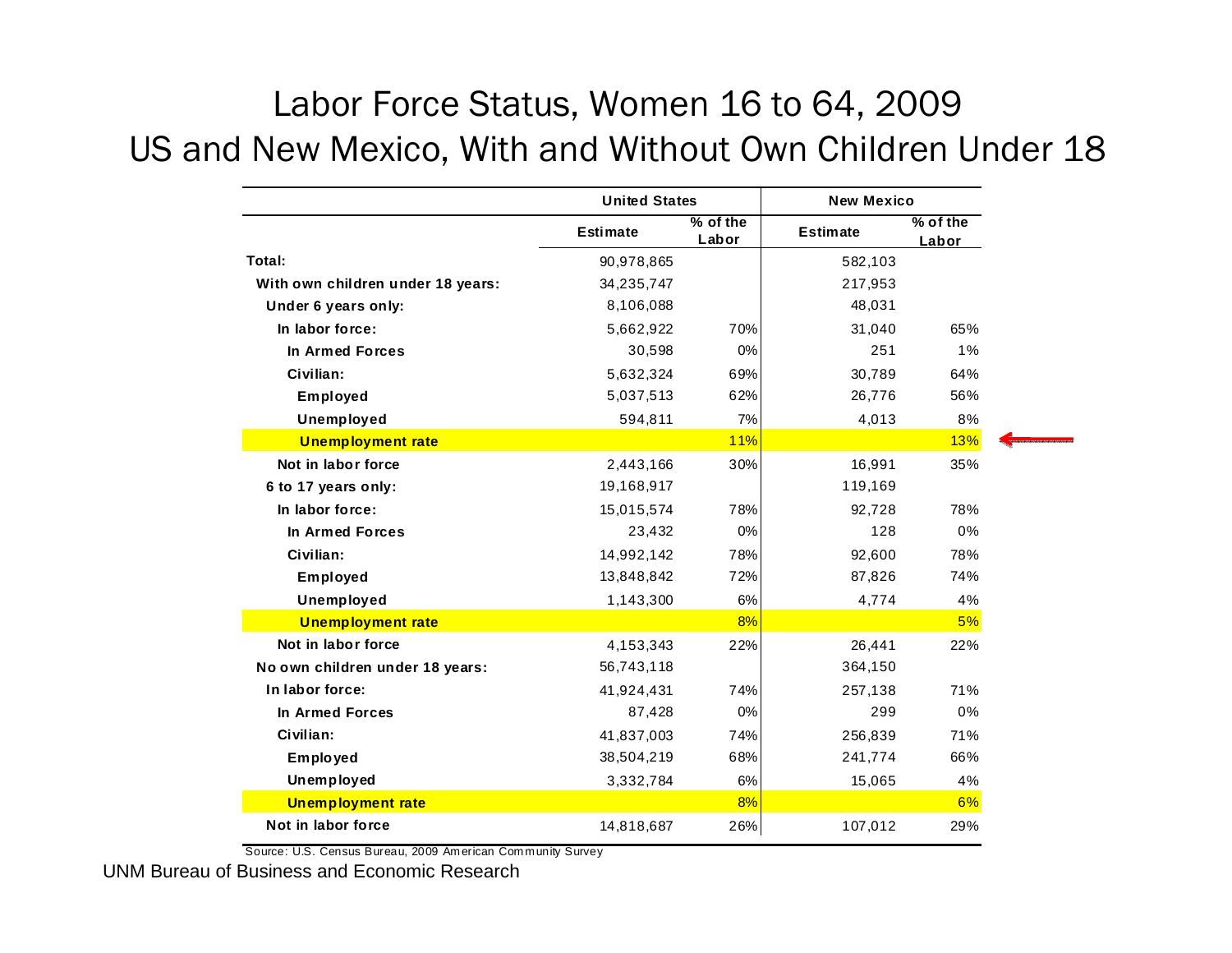### Persistence of Unexplained Gender Gap in Earnings

Women are assuming more financial responsibilities toward their families, but still underpaid...

The Gender Earnings Ratio, 1955-2009, Full-Time Workers



*Great Recession*, Institute for Women's Policy Research, Feb. 2010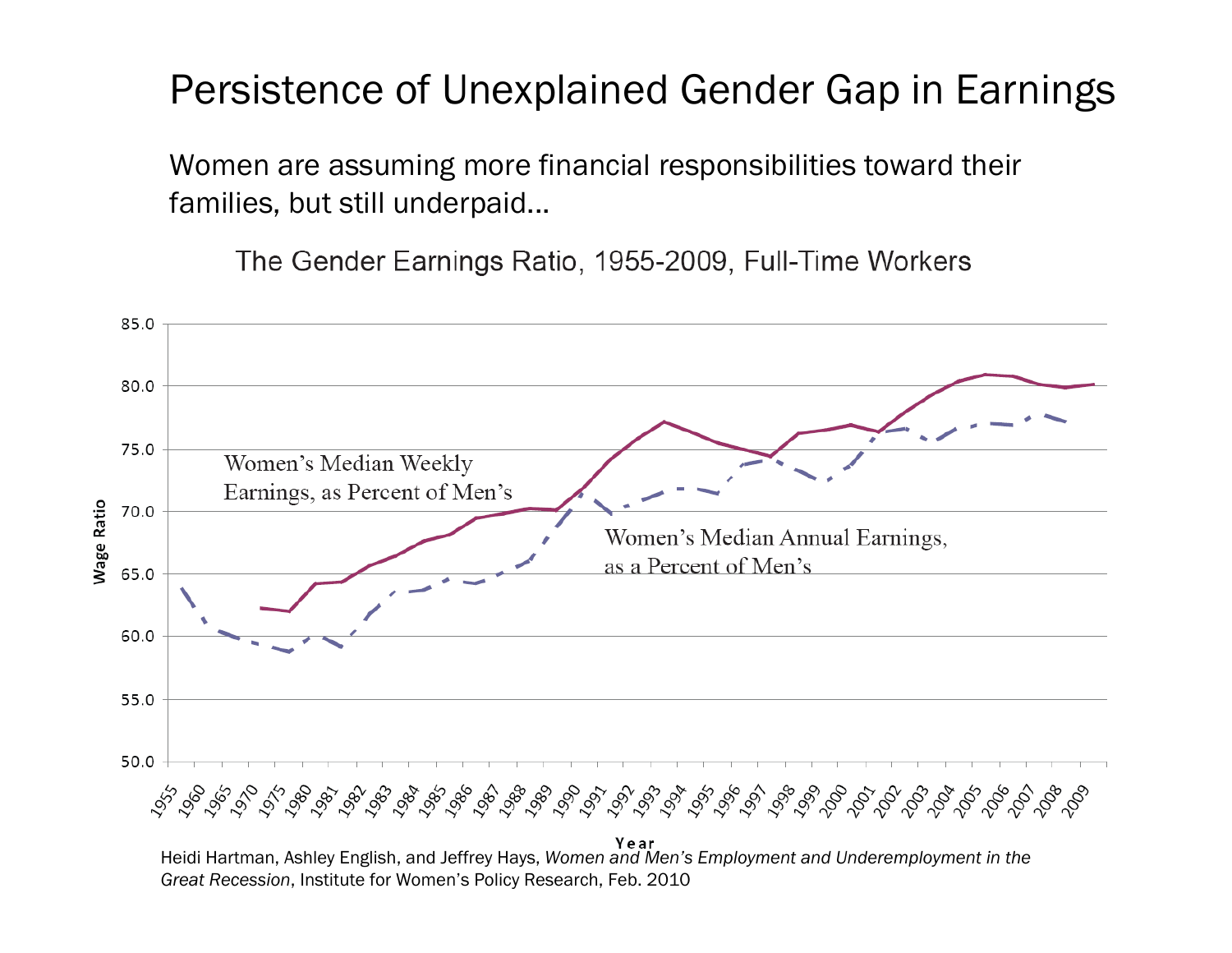### Gender Earnings Gap in New Mexico

In New Mexico in 2009, women who worked full-time year-round earned 77% of their male counterparts. New Mexico ranked 22<sup>rd</sup> among the states. However, median earnings for these women was only \$30,578 – almost \$9,000 less than NM men. (A year earlier gap was almost \$10,000. Change almost entirely due to fall in male earnings.) New Mexico ranked 39<sup>th</sup> among the states in median earning for these full-time yearround women workers.

And many New Mexico women (41%) worked part-time or only part of the year. Including these women, the median earnings for women falls to \$20,644, which ranked 37<sup>th</sup> among the states, highest to lowest. UNM BBER calculations from the US Census Bureau, *American Consumer Survey*, 2009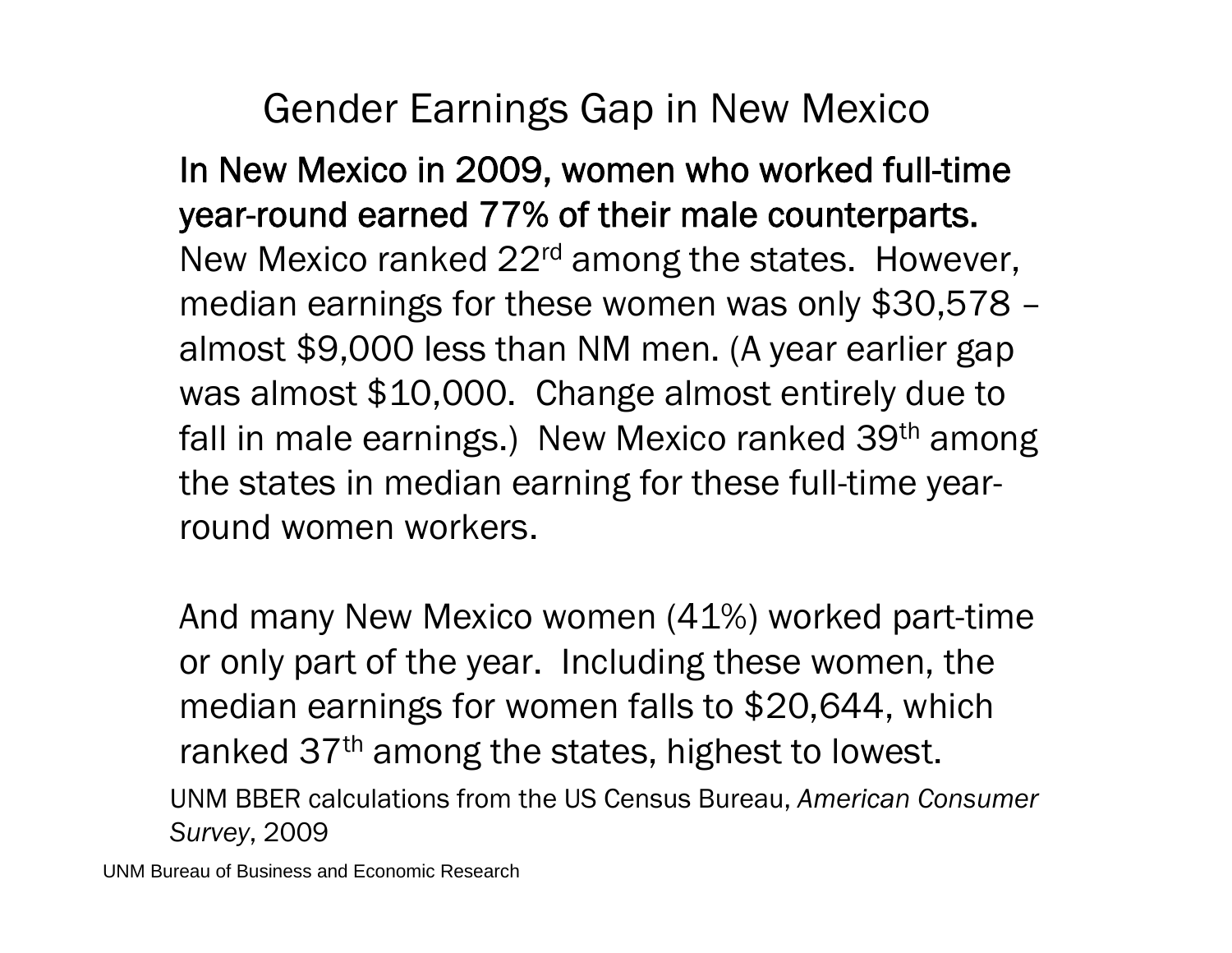### Median Earnings, Past 12 Months, Workers 25 & Older by Sex and Educational Attainment, 2006

|                                     | <b>United States</b>                                 |             | <b>New Mexico</b>                          |                          |  |  |
|-------------------------------------|------------------------------------------------------|-------------|--------------------------------------------|--------------------------|--|--|
|                                     | Estimated Median Female as a % of<br><b>Earnings</b> | <b>Male</b> | <b>Estimated Median</b><br><b>Earnings</b> | Female as a % of<br>Male |  |  |
|                                     |                                                      |             |                                            |                          |  |  |
| Male:                               | 39,041                                               |             | 33,095                                     |                          |  |  |
| Less than high school graduate      | 22,151                                               |             | 19,787                                     |                          |  |  |
| High school graduate (includes GED) | 31,715                                               |             | 27,582                                     |                          |  |  |
| Some college or associate's degree  | 40,217                                               |             | 33,965                                     |                          |  |  |
| <b>Bachelor's degree</b>            | 55,446                                               |             | 49,252                                     |                          |  |  |
| Graduate or professional degree     | 73,991                                               |             | 62,124                                     |                          |  |  |
| Female:                             | 26,322                                               | 67.4%       | 21,879                                     | 66.1%                    |  |  |
| Less than high school graduate      | 13,255                                               | 59.8%       | 10,432                                     | 52.7%                    |  |  |
| High school graduate (includes GED) | 20,650                                               | 65.1%       | 17,440                                     | 63.2%                    |  |  |
| Some college or associate's degree  | 26,300                                               | 65.4%       | 21,908                                     | 64.5%                    |  |  |
| <b>Bachelor's degree</b>            | 36,875                                               | 66.5%       | 33,069                                     | 67.1%                    |  |  |
| Graduate or professional degree     | 49,164                                               | 66.4%       | 43,854                                     | 70.6%                    |  |  |

Source: U.S. Census Bureau, 2006 American Community Survey

#### Earning data is sample data, often with wide confidence intervals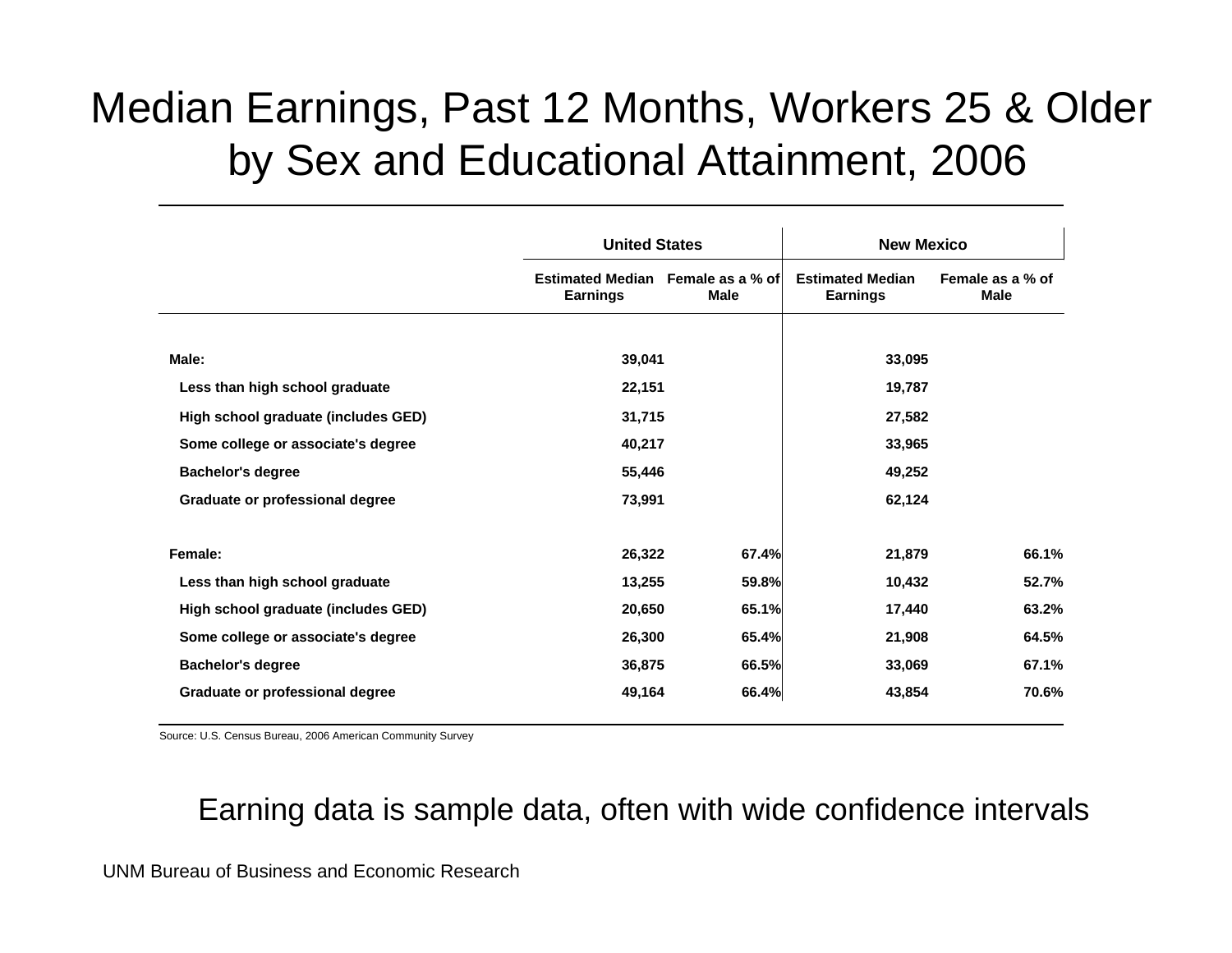### Median Earnings, Past 12 Months, Workers 25 & Older by Sex and Educational Attainment, 2009

|                                             | <b>United States</b>           |         | <b>New Mexico</b>       |             |
|---------------------------------------------|--------------------------------|---------|-------------------------|-------------|
|                                             | Estimated Median Female as a % |         | <b>Estimated Median</b> | Female as a |
|                                             | <b>Earnings</b>                | of Male | Earnings                | % of Male   |
| Total:                                      | \$<br>33,071                   |         | \$<br>28,355            |             |
| Male:                                       | 39,186                         |         | 33,007                  |             |
| Less than high school graduate              | 21,629                         |         | 20,147                  |             |
| High school graduate (includes equivalency) | 31,237                         |         | 28,892                  |             |
| Some college or associate's degree          | 39,125                         |         | 34,347                  |             |
| <b>Bachelor's degree</b>                    | 57,714                         |         | 48,437                  |             |
| Graduate or professional degree             | 78,582                         |         | 66,488                  |             |
| Female:                                     | 27,836                         | 84.2%   | 24,003                  | 84.7%       |
| Less than high school graduate              | 13,943                         | 75.6%   | 11,621                  | 72.1%       |
| High school graduate (includes equivalency) | 20,861                         | 79.8%   | 20,026                  | 83.3%       |
| Some college or associate's degree          | 26,937                         | 84.4%   | 23,986                  | 85.0%       |
| <b>Bachelor's degree</b>                    | 39,263                         | 82.6%   | 35,501                  | 87.6%       |
| Graduate or professional degree             | 52,150                         | 83.7%   | 47,123                  | 91.2%       |

**Source: U.S. Census Bureau, 2009 American Community Survey**

#### Reflecting differential impact of the great recession?